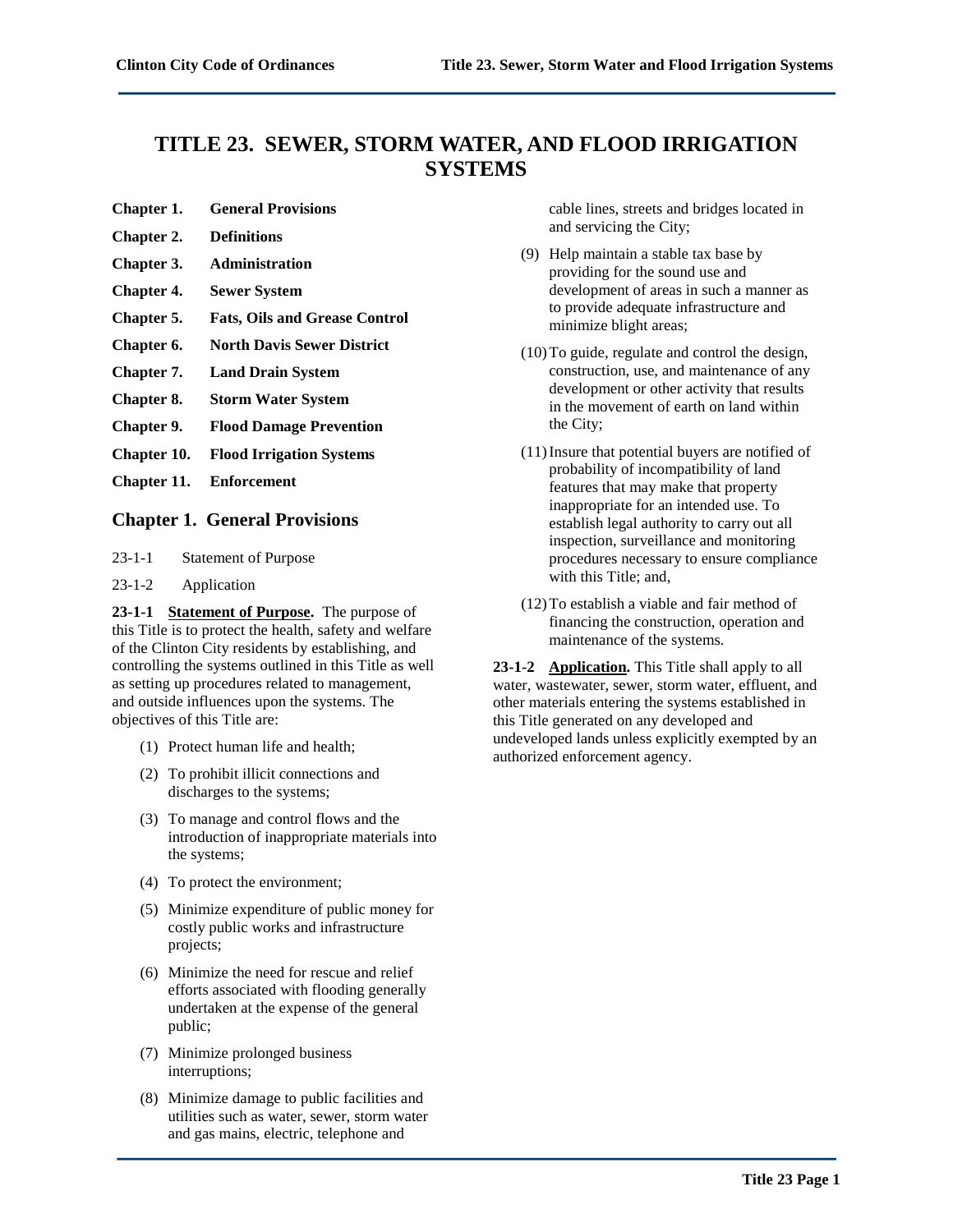# **Chapter 2. Definitions**

# **23-2-1 Definitions**

Unless specifically defined below, words or phrases used in this Title shall be interpreted to give them the meaning they have in common usage and to give this Title it's most reasonable application.

**48 Hours:** a 48-hour period occurring during business days which includes any day except Saturday, Sunday, legal holidays, or other days where general notice is given, more than 48-hours in advance, that the City Offices will be closed.

**Alluvial Fan Flooding:** flooding occurring on the surface of an alluvial fan or similar landform, which originates at the apex and is characterized by high-velocity flows: active processes of erosion, sediment transport, and deposition; and unpredictable flow paths.

**Apex:** a point on an alluvial fan or similar landform below which the flow path of the major stream that formed the fan becomes unpredictable and alluvial fan flooding can occur.

**Area of Shallow Flooding:** a designated AO, AH, or VO Zone (flood hazard zones) on a community's Flood Insurance Rate Map (FIRM) with a one percent chance or greater annual chance of flooding to an average depth of one to three feet where a clearly defined channel does not exist, where the path of flooding is unpredictable and where velocity flow may be evident. Such flooding is characterized by ponding or sheet flow.

**Area of Special Flood Hazard**: the land in the floodplain within a community subject to a one percent or greater chance of flooding in any given year.

**Authorized Enforcement Agency:** employees of Clinton City as designated by the City Manager.

**Base Flood**: the flood having a one percent chance of being equaled or exceeded in any given year.

**Basement**: any area of the building having its floor sub grade (below ground level) on all sides.

**Berm**: an earthen mound used to direct the flow of runoff around or through a structure.

**BMPs (Best Management Practices)**: schedules of activities, prohibitions of practices, maintenance procedures, design standards, and other management practices to prevent or reduce the discharge of pollutants directly or indirectly into the waters of the United States. BMPs also include treatment requirements, operating procedures, educational activities, and practices to control plant

site runoff spillage or leaks, sludge or waste disposal, or drainage from raw material storage.

**Catch Basin**: receptacle with a slotted opening leading to an underground pipe or open ditch for carrying surface runoff.

**Channel**: a natural or artificial watercourse with a definite bed and banks that conducts flowing water continuously or periodically.

**Clean Water Act**: the federal Water Pollution Control Act (33 U.S.C. § 1251 et seq.), and any subsequent amendments thereto.

**Construction Activity**: activities subject to UPDES Construction Permits. Such activities include but are not limited to construction, clearing and grubbing, grading, excavating, and demolition.

**Contaminant**: any physical, chemical, biological, or radiological substance or matter in water.

**Conveyance System**: any channel or pipe for collecting and directing the storm water.

**Corrective Action Inspection Report:** the first written notification that identifies violations of any provisions of this Title, and the deadline in which corrections must be completed.

**Critical Feature**: an integral and readily identifiable part of a flood protection system, without which the flood protection provided by the entire system would be compromised.

**Culvert**: a covered channel or large diameter pipe that directs water flow below the ground surface.

**Degradation**: (Biological or chemical) means the breakdown of chemical compounds into simpler substances, usually less harmful than the original compound, as with the degradation of a persistent pesticide. (Geological) Wearing down by erosion. (Water) The lowering of the water quality of a watercourse by an increase in the amount of pollutants.

**Design storm event**: a hypothetical storm event, of a given frequency interval and duration, used in the analysis and design of a storm water facility.

**Development**: any man-made change in improved and unimproved real estate, including but not limited to buildings or other structures, mining, dredging, filling, grading, paving, excavation or drilling operations or storage of equipment or materials.

**Dike**: means an embankment to confine or control water, often built along the banks of a river to prevent overflow of lowlands.

**Discharge**: means the release of storm water or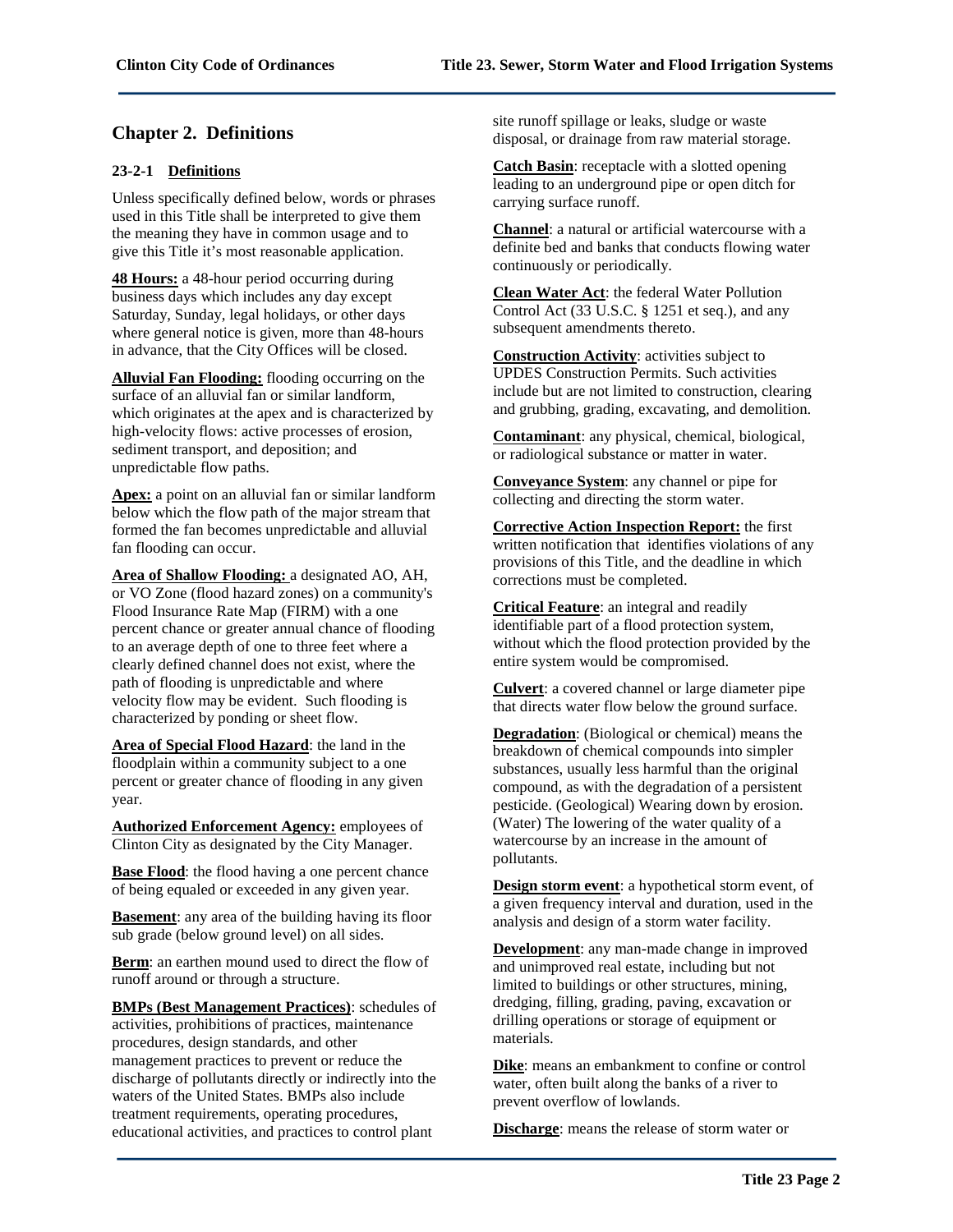other substance from a conveyance system or storage container including any direct or indirect entry of any solid or liquid matter into the conveyance system.

**Discharging Food Service Establishments**: those establishments primarily engaged in activities of preparing, serving, or otherwise making available for consumption by the public such as restaurant, delicatessen, bakery, commercial kitchen, caterer, hotel, school, hospital, prison, correctional facility, and care institution. These establishments use one or more of the following preparation activities: cooking by frying (all methods), baking (all methods), grilling, sautéing, rotisserie cooking, broiling (all methods), boiling, blanching, roasting, toasting, or poaching. Also included are infrared heating, searing, barbecuing, and any other food preparation activity that produces a hot, nondrinkable food product in or on a receptacle that requires washing.

**Drainage**: the collection, conveyance, containment, and/or discharge of surface and storm water runoff.

**Easement**: an acquired privilege or right of use or enjoyment that a person, party, firm, corporation, municipality or other legal entity has in the land of another.

**Elevated Building**: a non-basement building to have the top of the elevated floor above the ground level by means of pilings, columns (posts and piers), or shear walls parallel to the flow of the water and adequately anchored so as not to impair the structural integrity of the building during a flood of up to the magnitude of the base flood; "elevated building" also includes a building elevated by means of fill or solid foundation perimeter walls with openings sufficient to facilitate the unimpeded movement of flood waters.

**Erosion**: the wearing away of land surface by wind or water. Erosion occurs naturally from weather or runoff but can be intensified by land-clearing practices related to farming, residential or industrial development, road building, or timber cutting.

**Erosion control plan**: a written plan (including drawings or other graphic representations) that is designed to minimize the accelerated erosion and sediment runoff at a site during construction activities.

**Excavator**: any person or entity that excavates or conducts excavation activities.

**Excavate or Excavation**: an operation in which earth, rock, or other material on or below the ground is moved or displaced by tools, equipment, *or explosives.*

**ESU (Equivalent Service Units)**: equivalent service units are used to determine the amount that each parcel contributes to, benefits from, or otherwise uses the storm water utility.

**Existing Construction**: for the purpose of determining rates, structures for which the "start of construction" commenced before the effective date of the FIRM or before January 1, 1975, for FIRMs effective before that date. "Existing construction" may also be referred to as "existing structures."

**Existing Subdivision**: a subdivision for which the construction of facilities for servicing the lots on which the homes are to be affixed (including, at a minimum, the installation of utilities, the construction of streets, and either final site grading) is completed before the effective date of the floodplain management regulations adopted by a community.

**Expansion to an Existing Subdivision**: the preparation of additional sites by the construction of facilities for servicing the lots on which the manufactured homes are to be affixed (including the installation of utilities, the construction of streets, and either final site grading or the pouring of concrete pads).

**Fats, Oils, and Greases**: organic polar compounds derived from animal and/ or plant sources that contain multiple carbon chain triglyceride molecules. All are sometimes referred to herein as "grease" or "greases".

**Field Drain**: an underground drainage system installed to drain farmers fields and typically ends in a irrigation tail water ditch, however where tail water ditches have been incorporated into the storm water system it will be piped into the system.

**Fill**: a deposit of earth material placed by artificial means.

**Final Stabilization Plan**: the final stabilization plan shall show how the site will be stabilized when construction is completed. The plan may include landscaping, armoring, and other erosion stabilizing measures.

**First Flush:** the delivery of a disproportionately large load of pollutants during the early part of storms due to the rapid runoff of accumulated pollutants.

**Flood or Flooding**: a general and temporary condition of partial or complete inundation of normally dry land areas from:

- (1) the overflow of inland waters;
- (2) the unusual and rapid accumulation or runoff of surface waters from any source;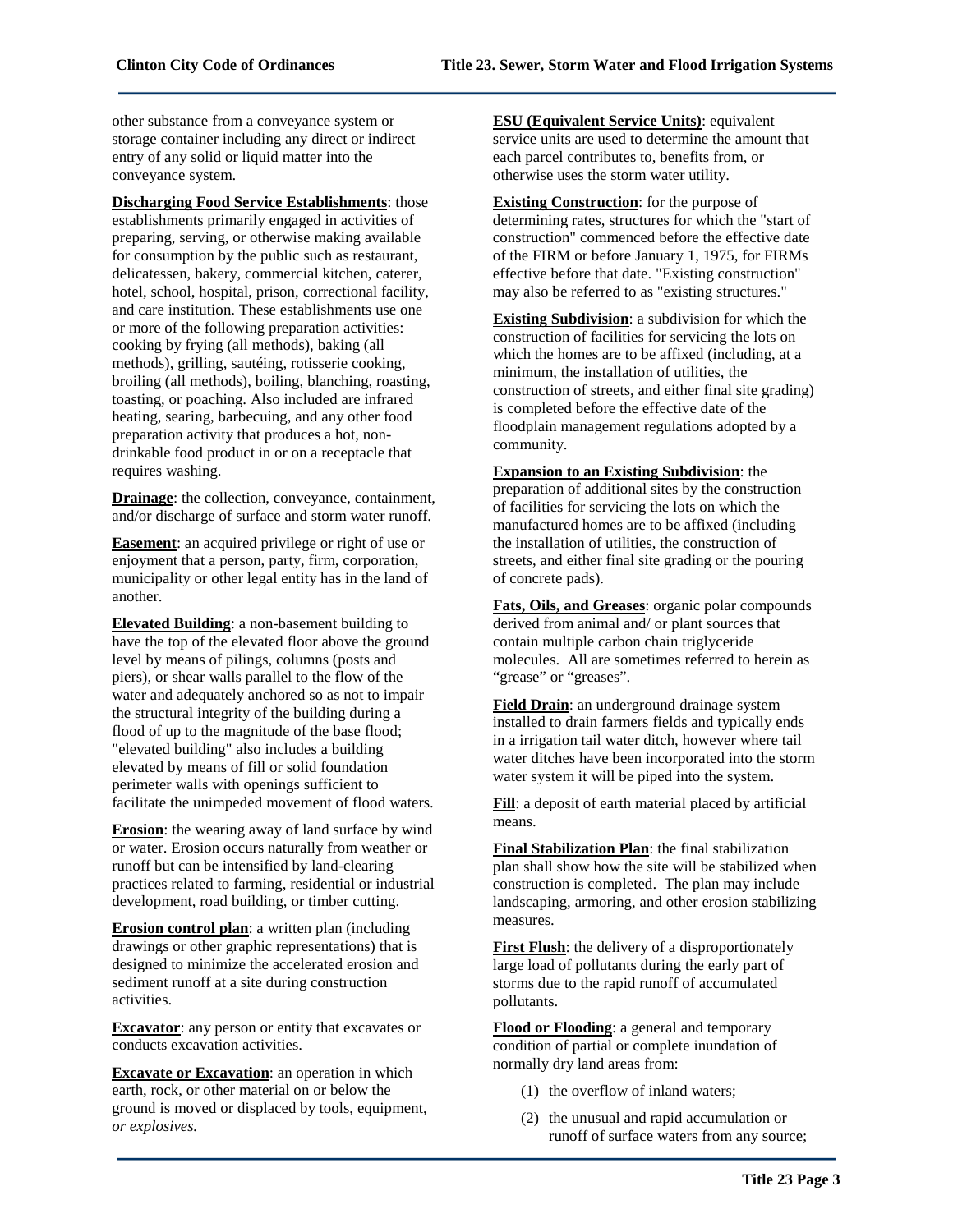or,

(3) ground water.

#### **Flood Hazard Boundary Map (FHBM)**: an

official map of a community, issued by the Administrator, where the boundaries of the flood, mudslide (i.e., mudflow) related erosion areas having special hazards have been designated as Zones A, M, and/or E (flood hazard zones).

**Flood Insurance Rate Map (FIRM)**: an official map of a community, on which the Federal Emergency Management Agency has delineated both the areas of special flood hazards and the risk premium zones applicable to the community.

**Flood Insurance Study**: the official report provided by the Federal Emergency Management Agency. The report contains flood profiles, water surface elevation of the base flood, as well as the Flood Boundary-Floodway Map.

**Floodplain or Flood-Prone Area**: any land area susceptible to being inundated by water from any source (see definition of flooding).

**Floodplain Management**: the operation of an overall program of corrective and preventive measures for reducing flood damage, including but not limited to emergency preparedness plans, flood control works and floodplain management regulations.

**Floodplain Management Regulations**: zoning and land use ordinances, subdivision regulations, building codes, health regulations, special purpose ordinances (such as a floodplain ordinance, grading ordinance and erosion control ordinance) and other applications of police power. The term describes such state or local regulations, in any combination thereof, which provide standards for the purpose of flood damage prevention and reduction.

**Flood Protection System**: those physical structural works for which funds have been authorized, appropriated, and expended and which have been constructed specifically to modify flooding in order to reduce the extent of the areas within a community subject to a "special flood hazard" and the extent of the depths of associated flooding. Such a system typically includes hurricane tidal barriers, dams, reservoirs, levees or dikes. These specialized flood modifying works are those constructed in conformance with sound engineering standards.

**Flood Proofing**: any combination of structural and non-structural additions, changes, or adjustments to structures which reduce or eliminate flood damage to real estate or improved real property, water and sanitary facilities, structures and their contents.

**Floodway (Regulatory Floodway)**: the channel of a river or other watercourse and the adjacent land areas that must be reserved in order to discharge the base flood without cumulatively increasing the water surface elevation more than a designated height.

**Functionally Dependent Use**: a use which cannot perform its intended purpose unless it is located or carried out in close proximity to water. The term includes only docking facilities, port facilities that are necessary for the loading and unloading of cargo or passengers, and ship building and ship repair facilities, but does not include long-term storage or related manufacturing facilities.

**General Permit**: a permit issued under the UPDES NPDES program to cover a class or category of storm water discharges.

#### **General Construction Storm Water Permit**:

Permit required by the Utah Department of Environmental Quality, Division of Water Quality.

**Grading**: the cutting and/or filling of the land surface to a desired slope or elevation.

**Grease Trap**: a device for separating and retaining waterborne greases and grease complexes prior to the wastewater exiting the trap and entering the sewer collection system. Such traps are typically compact under-the-sink units that are near food preparation areas.

**Grease Interceptor**: a structure or device designed for the purpose of removing and preventing fats, oils, and grease from entering the sewer collection system. These devices are often below-ground units in outside areas and are built as two or three chamber baffled tanks.

**Hazardous Waste**: by-products of society that can pose a substantial or potential hazard to human health or the environment when improperly managed. Possesses at least one of four characteristics (flammable, corrosive, reactive, or toxic), or appears on special EPA lists.

**Heavy Metals**: metals of high specific gravity, present in municipal and industrial wastes that pose long-term environmental hazards. Such metals include cadmium, chromium, cobalt, copper, lead, mercury, nickel, and zinc.

**Highest Adjacent Grade**: the highest natural elevation of the ground surface prior to construction next to the proposed walls of a structure.

**Historic Structure**: any structure that is:

(1) Listed individually in the National Register of Historic Places (a listing maintained by the Department of Interior) or preliminarily determined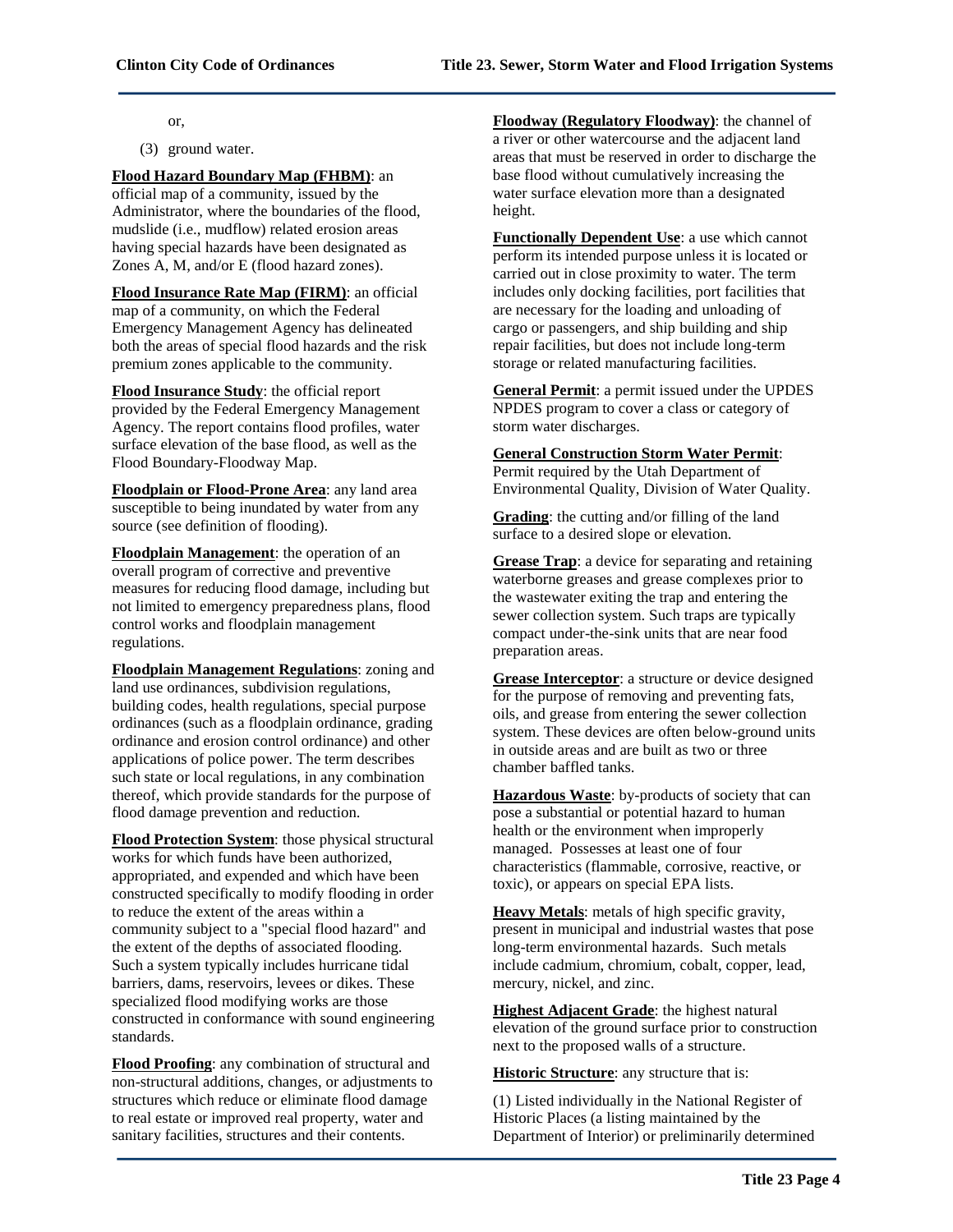by the Secretary of the Interior as meeting the requirements for individual listing on the National Register;

(2) Certified or preliminarily determined by the Secretary of the Interior as contributing to the historical significance of a registered historic district or a district preliminarily determined by the Secretary to qualify as a registered historic district;

(3) Individually listed on a state inventory of historic places in states with historic preservation programs which have been approved by the Secretary of Interior; or,

(4) Individually listed on a local inventory or historic places in communities with historic preservation programs that have been certified either;

(a) By an approved state program as determined by the Secretary of the Interior; or,

(b) Directly by the Secretary of the Interior in states without approved programs.

**Illicit Discharge**: any direct or indirect non-storm water discharge to the storm water system, except discharges exempted in this Title.

**Illicit Connection**: any physical connection to the Clinton City collection systems allowing a discharge which has not been permitted by this Title.

**Impervious Surface**: a surface which prevents or retards the penetration of water into the ground including, but not limited to roofs, sidewalks, patios, driveways, parking lots, concrete and asphalt paving, and oiled, macadam, or other surfaces which similarly impede the natural infiltration of storm water.

**Individual Permit**: a permit issued under the UPDES program for a specific facility, whereby the unique characteristics of that facility may be addressed through the imposition of special conditions or requirements.

**Infiltration**: the downward movement of water from the surface to the subsoil. The infiltration capacity is expressed in terms of inches/hour.

**Ingress/Egress**: the points of access to and from a property.

**Inlet**: an entrance into a ditch, storm water, or other waterway.

**Land disturbing activity**: any activity on property that results in a change in the existing soil cover (both vegetative and non-vegetative) and/or the existing soil topography. Land-disturbing activities include, but are not limited to, development, redevelopment, demolition, construction, reconstruction, clearing, grading, filling, and excavation.

**Land Drain**: an underground drainage system installed during the development of a subdivision, installed within the public right-of-way and designed to meet City standards.

**Low Impact Development (LID)**: Engineered systems, either structural or natural, that use or mimic natural processes to promote infiltration, evapotranspiration, and/or reuse of storm water as close to its source as possible to protect water quality and aquatic habitat

**Levee**: a man-made structure, usually an earthen embankment, designed and constructed in accordance with sound engineering practices to contain, control, or divert the flow of water so as to provide protection from temporary flooding.

**Levee System**: a flood protection system which consists of a levee, or levees, and associated structures, such as closure and drainage devices, which are constructed and operated in accordance with sound engineering practices.

**Lowest Floor**: the lowest floor of the lowest enclosed area (including basement). An unfinished or flood resistant enclosure, usable solely for parking or vehicles, building access or storage in an area other than a basement area is not considered a building's lowest floor; provided that such enclosure is not built so as to render the structure in violation of the applicable non-elevation design requirement of Section 60.3 of the National Flood Insurance Program regulations.

**Maintenance**: any activity that is necessary to keep a storm water facility in good working order so as to function as designed. Maintenance shall include complete reconstruction of a storm water facility if reconstruction is needed in order to restore the facility to its original operational design parameters. Maintenance shall also include the correction of any problem on the site property that may directly impair the functions of the storm water facility.

**Maintenance agreement**: a document recorded in the land records that acts as a property deed restriction, and which provides for long-term maintenance of storm water management practices.

**Mean Sea Level**: for purposes of the National Flood Insurance Program, the National Geodetic Vertical Datum (NGVD) of 1929 or other datum, to which base flood elevations shown on a community's Flood Insurance Rate Map are referenced.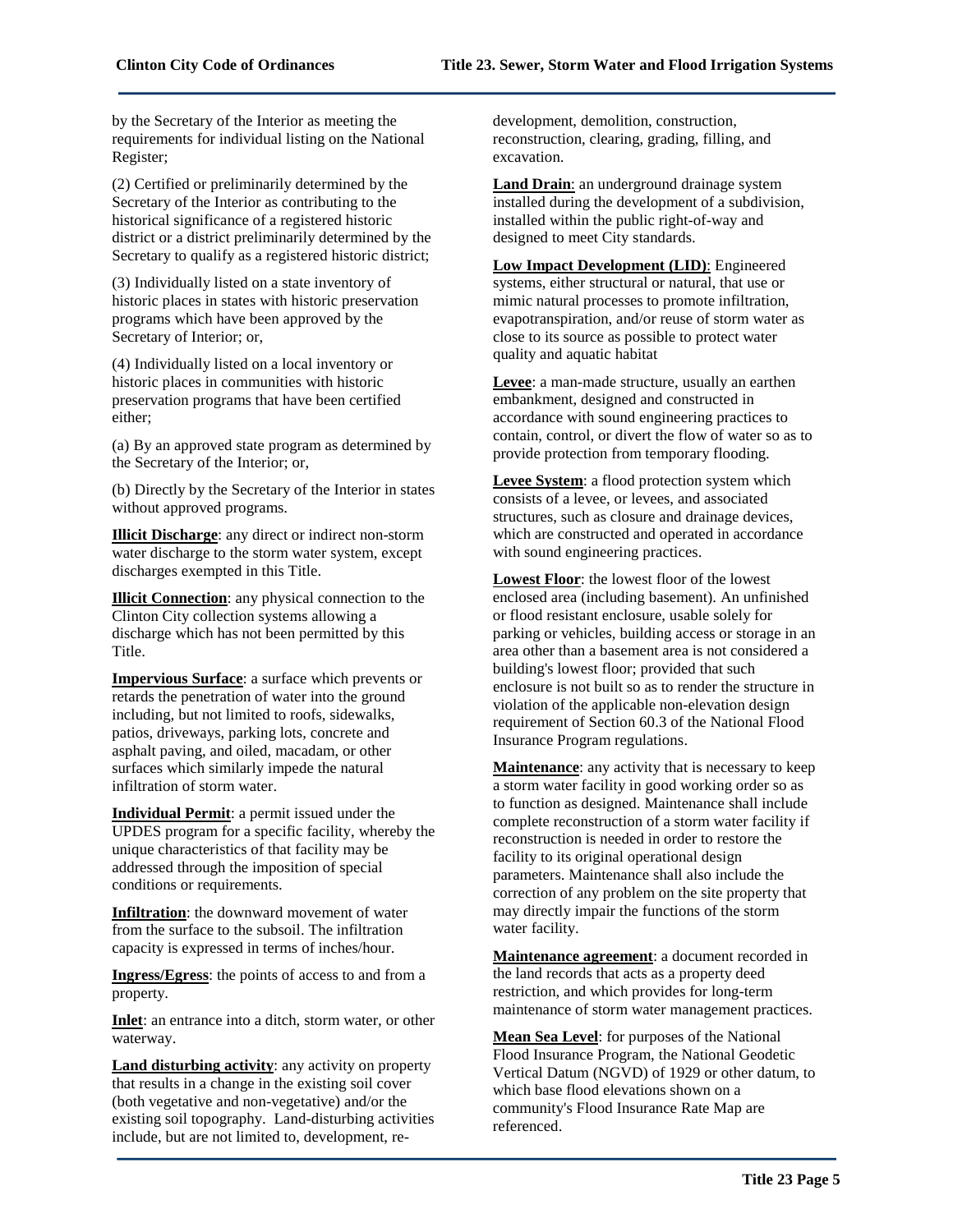**Minimum Design Capability**: the design features of a grease interceptor and its ability or volume required to effectively intercept and retain greases from grease -laden wastewaters discharged to the sanitary sewer.

**Mulch**: a natural or artificial layer of plant residue or other materials covering the land surface which conserves moisture, holds soil in place, aids in establishing plant cover, and minimizes temperature fluctuations.

# **Municipal Separate Storm Sewer System (MS4):**

the conveyances owned or operated by the municipality for the collection and transportation of storm water, including the roads and streets and their drainage systems, catch basins, curbs, gutters, ditches, man-made channels, and storm drains.

**Nonpoint Source**: pollution caused by diffuse sources (not a single location such as a pipe) such as agricultural or urban runoff.

**NPDES (National Pollutant Discharge Elimination System)**: EPA's program to control the discharge of pollutants to waters of the United

States.

**NPDES Permit**: an authorization, or license, or equivalent control document issued by EPA or an approved state agency to implement the requirements of the NPDES program.

**New Construction**: for the purpose of determining insurance rates, structures for which the "start of construction" commenced on or after the effective date of an initial FIRM or after December 31, 1974, whichever is later, and includes any subsequent improvements to such structures. For floodplain management purposes, "new construction" means structures for which the "start of construction" commenced on or after the effective date of a floodplain management regulation adopted by a community and includes any subsequent improvements to such structures.

**Non-Compliance Certificate (lien)**: A document that is recorded with the County against a subject property when corrections to violations are not made and enforcement fines are not paid in a timely manner. A similar type of instrument may be used when the City completes the site abatement and must recoup the associated costs.

**Notice of Violation (N.O.V.)**: the second written notification identifying violations of any provisions of this Title to be corrected in not more than fortyeight (48) hours. For storm water violations, there is an enforcement fine that must be paid when issued a Notice of Violation.

**Off-site**: any areas outside of the proposed

development boundaries which may or may not be connected to the development, either hydraulically or otherwise.

**On-site**: the entire property that includes the proposed development.

**Operator**: a person who owns, operates, or maintains an underground facility to include facilities below grade that would be underground if piped. This does not include an owner of real property where underground facilities are:

the owner's property; or,

a public street adjacent to the owner's property, a right-of-way adjacent to the owner's property, or a public utility easement adjacent to the owner's property;

(a) used exclusively to furnish services to the owner's property; and

(b) maintained under the operation and control of that owner.

**Outfall** : the point, location, or structure where wastewater or drainage discharges from a storm water pipe, ditch, or other conveyance to a receiving body of water.

**Peak Flow**: the maximum instantaneous rate of flow of water at a particular point resulting from a storm event.

**Point Source**: any discernible, confined, and discrete conveyance, including but not limited to any pipe, ditch, channel, tunnel, conduit, well, discrete fissure, container, rolling stock, concentrated animal feeding operation, or vessel or other floating craft, from which pollutants are or may be discharged.

**Plat**: a map or representation of a subdivision showing the division of a tract or parcel of land into lots, blocks, streets, or other divisions and dedications.

**Pollutant**: generally, any substance introduced into the environment that adversely affects the usefulness of a resource. Pollutants may include, but are not limited to: paints, varnishes, and solvents; oil and other automotive fluids; nonhazardous liquid and solid wastes and yard wastes; refuse, rubbish, garbage, litter, or other discarded or abandoned objects, and accumulations, so that same may cause or contribute to pollution; floatables; pesticides, herbicides, and fertilizers; hazardous substances and wastes; sewage, fecal coliform and pathogens; dissolved and particulate metals; animal wastes; wastes and residues that result from constructing a building or structure; and noxious or offensive matter of any kind.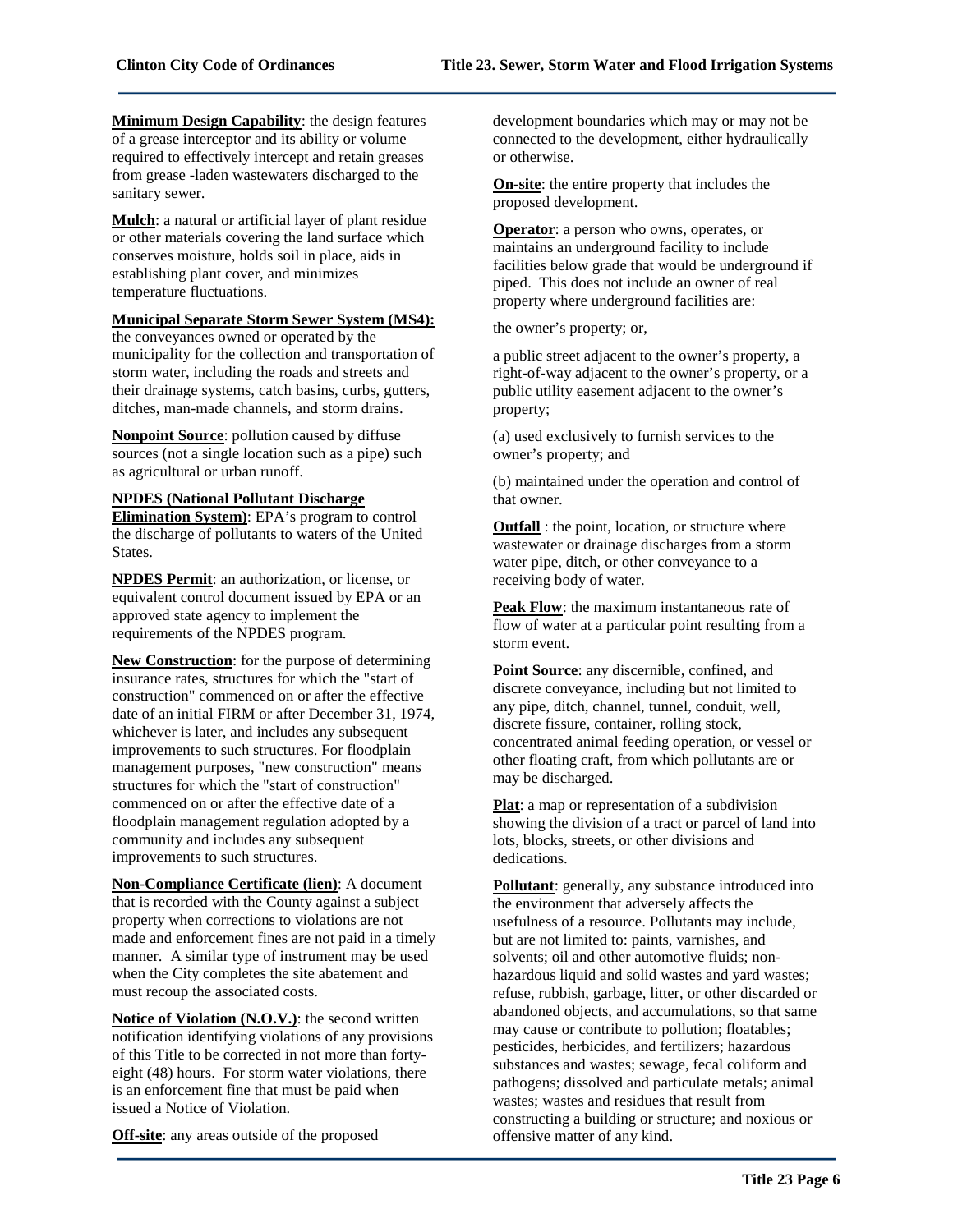**Pre-Existing Conditions**: conditions of the property in its native state or changed under approval by the City or a changed property that is grandfathered.

**Property Owner**: Land owner of property within the boundary of Clinton City.

**Receiving Waters**: bodies of water or surface water systems receiving water from upstream constructed (or natural) systems.

**Recreational Vehicle**: a vehicle which is:

(1) built on a single chassis;

(2) 400 square feet or less when measured at the largest horizontal projections;

(3) designed to be self-propelled or permanently towable by a light duty truck; and,

(4) designed primarily not for use as a permanent dwelling but as temporary living quarters for recreational, camping, travel, or seasonal use.

**Retention**: the holding of runoff in a basin without release except by means of evaporation, infiltration, or emergency bypass.

**Right of Way:** any street, alley or similar parcel of land essentially unobstructed from the ground to the sky, which is deeded, dedicated or otherwise permanently appropriated to the public for public use.

**Riparian**: a relatively narrow strip of land that borders a natural course of water.

**Riprap**: a combination of large stone, cobbles and boulders used to line channels, stabilize banks, reduce runoff velocities, or filter out sediment.

**Run-on**: storm water surface flow or other surface flow, which enters property other than that where it originated.

**Runoff**: that part of precipitation, snowmelt, or irrigation water that runs off the land into streams or other surface water. It can carry pollutants from the air and land into the receiving waters.

**Sediment**: solid material, both mineral and organic, that is in suspension, is being transported, or has been moved from its site of origin by air, water, gravity, or ice and has come to rest on the earth's surface either above or below sea level.

**Sedimentation**: the process of depositing soil particles, clays, sands, or other sediments that were picked up by runoff.

**Sewer Collection System**: consists of main lines, manholes, and pumping stations, where applicable, that are owned by the City and contained in

dedicated rights-of-way, easements, or City owned property. The sewer collection system does not include sewer laterals.

**Sewer Lateral Cleanout**: a point of access where a sewer lateral can be serviced.

**Sewer Main Lines**: main lines are located in the public right-of-way or easements and are used for the conveyance of sewer from multiple laterals.

**Sewer Laterals**: sewer laterals are lines that connect onto the sewer collection system and connect to residential units, apartment complexes, multiple occupancy buildings, commercial buildings, commercial complexes, etc. The sewer lateral includes the connection to the sewer collection system.

**Sheet Flow**: runoff which flows over the ground surface as a thin, even layer, not concentrated in a channel.

**Soils Report**: a study of soils on a subject property with the primary purpose of characterizing and describing the soils. The soils report shall be prepared by a qualified soils engineer, who shall be directly involved in the soil characterization either by performing the investigation or by directly supervising employees.

**Source Control**: a practice or structural measure to prevent pollutants from entering storm water runoff or other environmental media.

**Stabilization**: the proper placing, grading and/or covering of soil, rock, or earth to ensure its resistance to erosion, sliding, or other movement.

**Start of Construction**: the date the building permit is issued, including substantial improvement, (for other than new construction or substantial improvements under the Coastal Barrier Resources Act (Pub. L. 97-348)), provided the actual start of construction, repair, reconstruction, rehabilitation, addition, placement, or other improvement was within 180 days of the permit date. The actual start means either the first placement of permanent construction of a structure on a site, such as the pouring of slab or footings, the installation of piles, the construction of columns, or any work beyond the stage of excavation; or the placement of a manufactured home on a foundation. Permanent construction does not include land prep aeration, such as clearing, grading and filling; nor does it include the installation of streets and/or walkways; nor does it include excavation for basement, footings, piers or foundations or the erection of temporary forms; nor does it include the installation on the property of accessory buildings, such as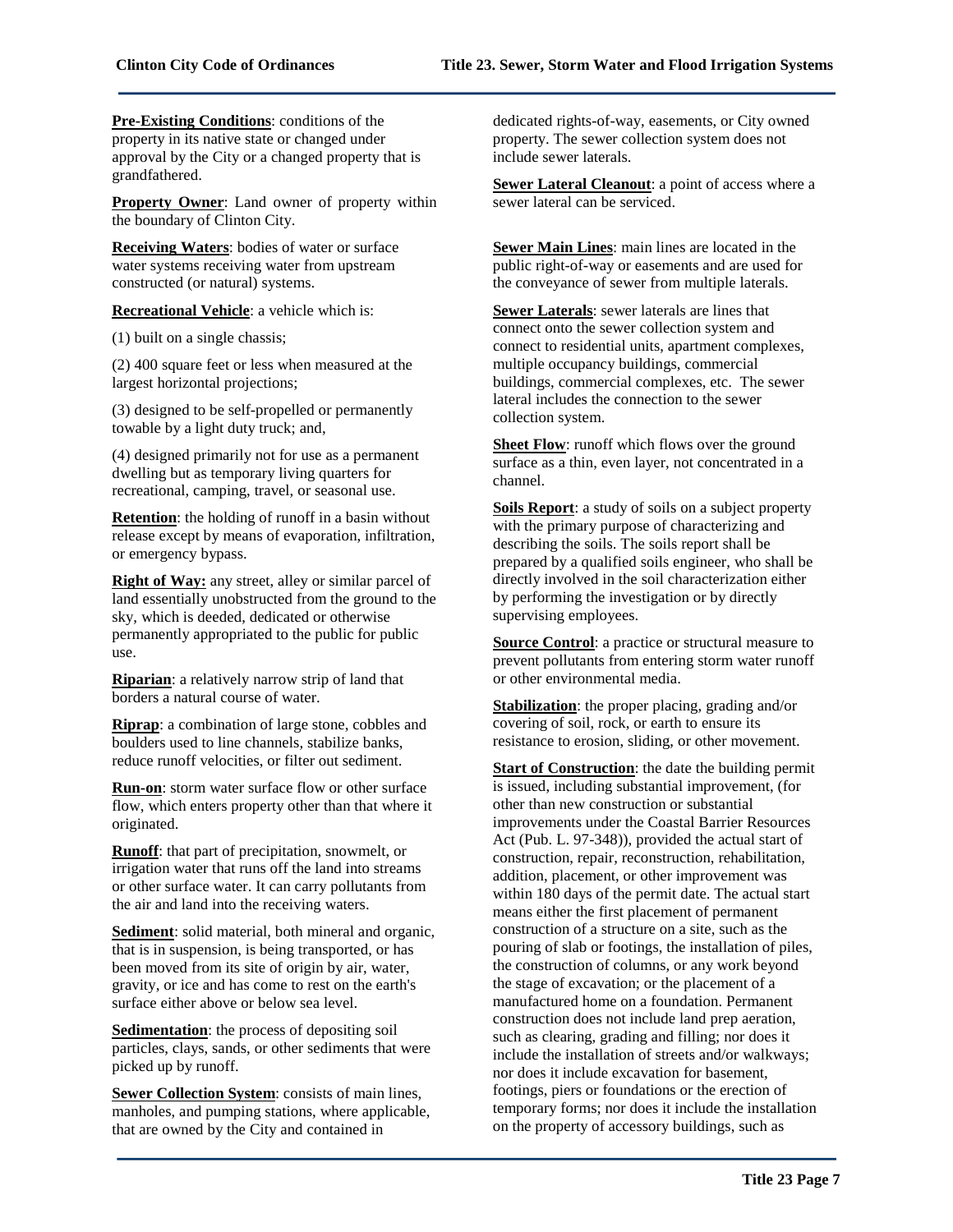garages or sheds not occupied as dwelling units or not part of the main structure. For a substantial improvement, the actual start of construction means the first alteration of any wall, ceiling, floor, or other structural part of a building, whether or not that alteration affects the external dimensions of the building.

**Stop Work Order**: the third and final written notification identifying violations of any provisions of this Title to be corrected immediately, or all construction activity must cease. For storm water violations, there is an enforcement fine that must be paid when issued a Stop Work Order.

**Storm Drain**: an underground pipe or open ditch used to convey storm water.

**Storm Drain Inlet**: a slotted opening leading to or open pipe entering the underground pipe system.

**Storm water**: rainfall runoff, snow melt runoff, and drainage. It excludes infiltration.

**Storm Water System**: storm systems that receive runoff from public right-of-way, natural waterways and systems identified in a City easement.

**Storm Water Management Program**: a document which describes the Best Management Practices and activities to be implemented by a person or business to identify sources of pollution or contamination at a site and the actions to eliminate or reduce pollutant discharges to storm water, storm water conveyance systems, and/or receiving waters.

**Structure**: a walled and roofed building, including a gas or liquid storage tank that is principally above ground, as well as a manufactured home.

**Substantial Damage**: damage of any origin sustained by a structure whereby the cost of restoring the structure to it's before damaged condition would equal or exceed 50 percent of the market value of the structure before the damage occurred.

**Substantial Improvement**: any reconstruction, rehabilitation, addition, or other improvement of a structure, the cost of which equals or exceeds 50 percent of the market value of the structure before "start of construction" of the improvement. This includes structures which have incurred "substantial damage", regardless of the actual repair work performed. The term does not, however, include either:

(1) Any project for improvement of a structure to correct existing violations of state or local health, sanitary, or safety code specifications, which have been identified by the local code enforcement

official and which are the minimum necessary conditions; or,

(2) Any alteration of a "historic structure" provided that the alteration will not preclude the structure's continued designation as a "historic structure."

#### **SWPPP (Storm Water Pollution Prevention**

**Plan)**: the set of drawings and other documents that comprise all the information and specifications for the programs, drainage systems, structures, BMPs, concepts and techniques intended to maintain or restore quality and quantity of storm water runoff to pre-development levels during and after construction.

**Storm Water System (Municipal Separate Storm** 

**Water System, MS4)**: a municipally owned and operated storm water collection system consisting of the following: curb & gutter, drainage swales, piping, ditches, canals, detention basins, inlet boxes, land drain system, field drain systems or any other system used to convey storm water that discharges into canals, ditches, streams, rivers, or lakes not owned and operated by that municipality.

**Swale**: an elongated depression in the land surface that is at least seasonally wet, is usually heavily vegetated, and is normally without flowing water. Swales direct storm water flows into primarily drainage channels and allow some of the storm water to infiltrate into the ground surface.

**Treatment Control BMP**: a BMP that is intended to remove pollutants from storm water.

**Underground Facility**: personal property that is buried or placed below ground level or below grade and that would be buried if piped for use in the storage or conveyance of any of the following:

(1) water;

(2) Sewage, including sewer laterals;

(3) Communications, including electronic, photonic, telephonic, or telegraphic communications;

(4) Television, cable television, or other telecommunication signals, including transmission to subscribers of video or other programming;

(5) Electric power;

(6) Oil, gas, or other fluid and gaseous substances;

(7) Steam;

(8) Slurry; or,

(9) Dangerous materials or products.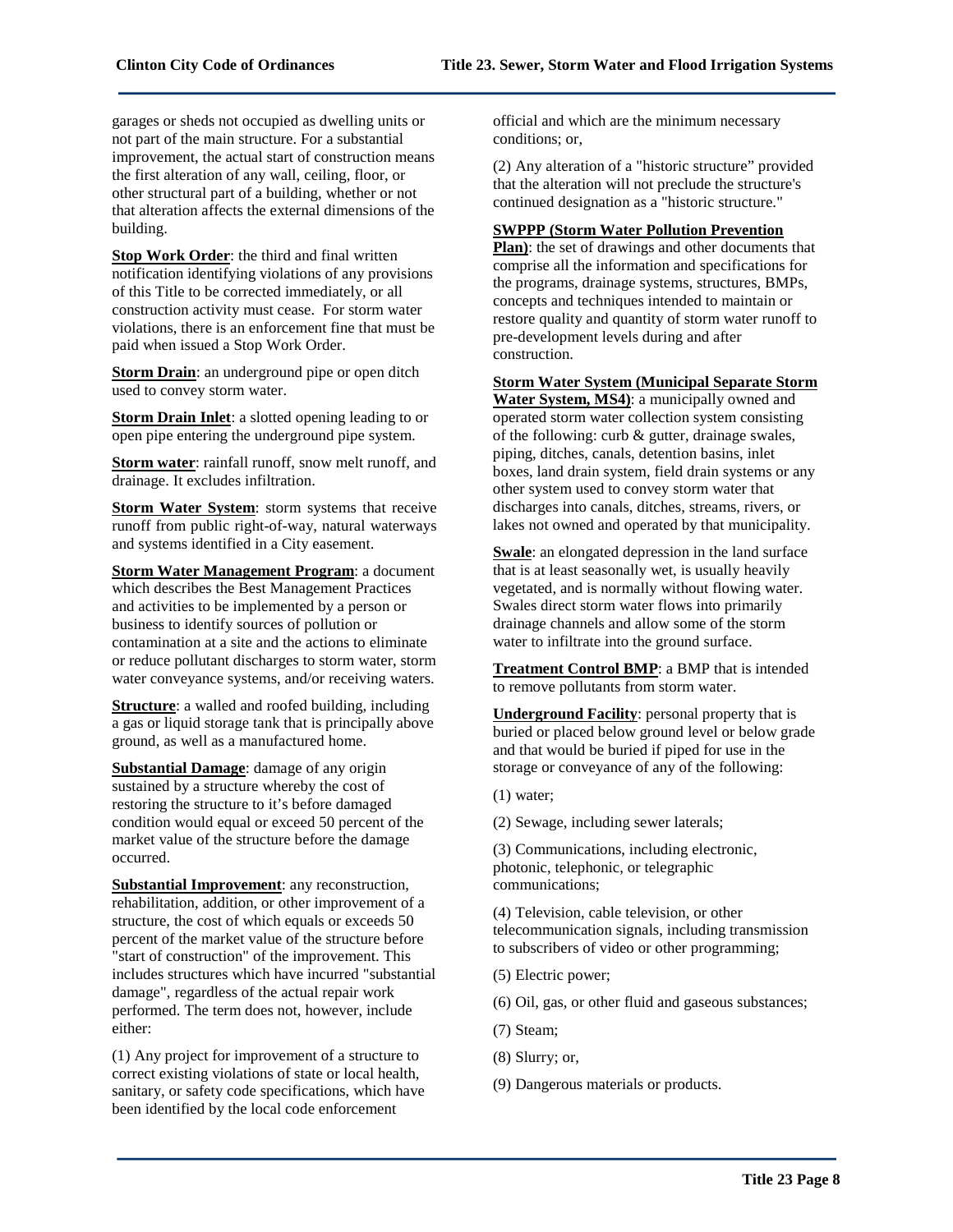# **UPDES (Utah Pollutant Discharge Elimination**

**System) Permit**: the authorization, or license, or equivalent control document issued by the State of Utah to implement the requirements of the UPDES program.

**User**: any person, including those located outside the jurisdictional limits of Clinton City, who contributes causes or permits the contribution or discharge of storm water, wastewater, irrigation water into any of the City systems within the City's boundaries, including persons who contribute such from mobile sources.

**Variance**: a grant of relief to a person from the requirement of this Title when specific enforcement would result in unnecessary hardship. A variance, therefore, permits construction or development in a manner otherwise prohibited by this Title. (For full requirements dealing with flood zones see Section 60.6 of the National Flood Insurance Program regulations.)

**Violation**: the failure of a structure or other development to be fully compliant with this Title. A structure or other development without the elevation certificate, other certifications, or other evidence of compliance required in this Title is presumed to be in violation until such time as that documentation is provided.

**Watershed**: all the land area that contributes runoff to a particular point along a waterway.

**Waters of the State**: surface waters and ground waters within the boundaries of the State of Utah and subject to its jurisdiction.

**Water Surface Elevation**: the height, in relation to the National Geodetic Vertical Datum (NGVD) of 1929 (or other datum, where specified), of floods of various magnitudes and frequencies in the floodplains of coastal or riverine areas.

**Waters of the United States**: surface watercourses and water bodies as defined in 40 CFR § 122.2. including all natural waterways and definite channels and depressions in the earth that may carry water, even though such waterways may only carry water during rains and storms and may not carry storm water at and during all times and seasons.

**Wetlands**: an area that is regularly saturated by surface or ground water and subsequently characterized by a prevalence of vegetation that is adapted for life in saturated soil conditions. Examples include: swamps, bogs, marshes, and estuaries.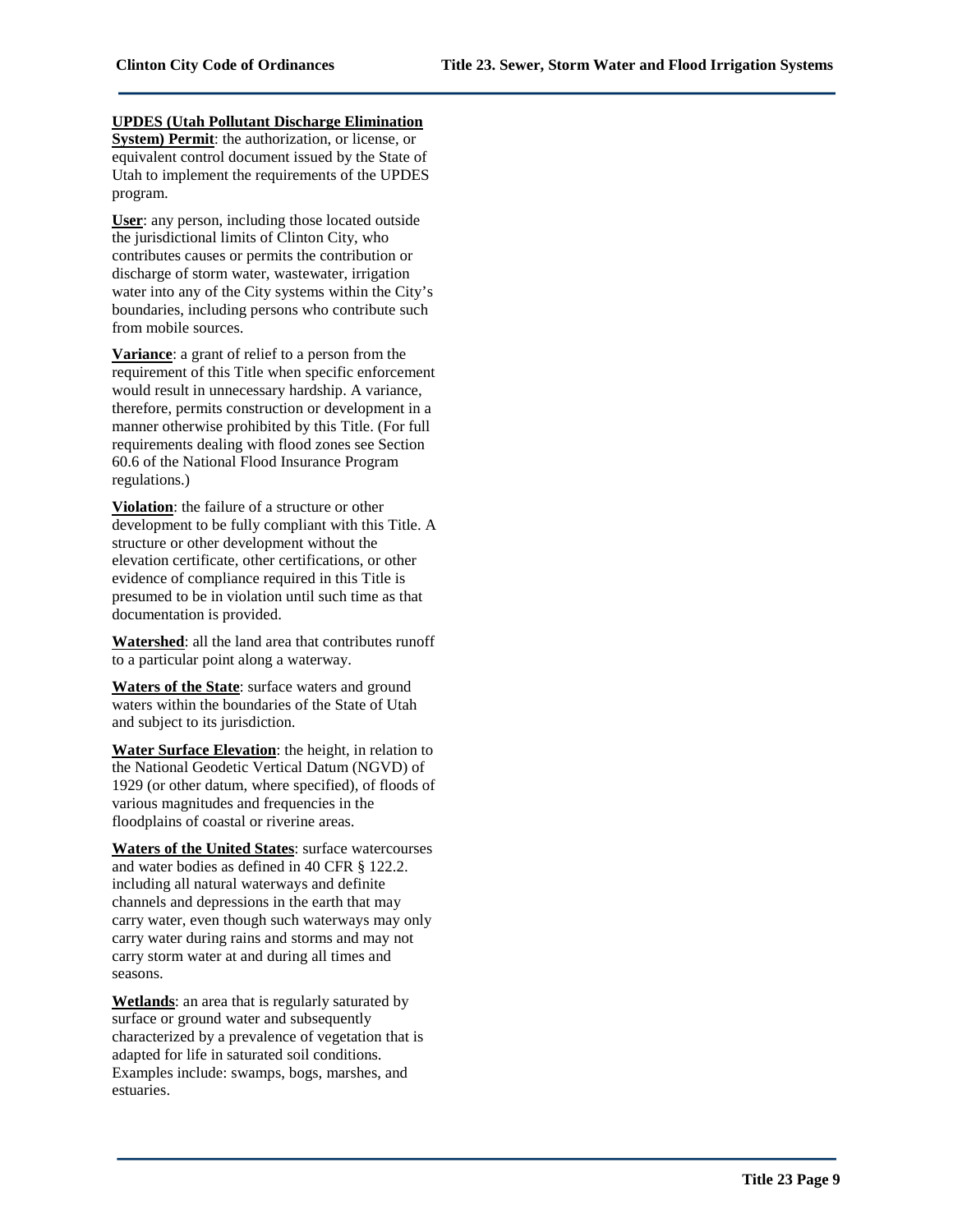# **Chapter 3. Administration**

| $23 - 3 - 1$  | Responsibility of Administration                                          |
|---------------|---------------------------------------------------------------------------|
| $23 - 3 - 2$  | Office of Primary Responsibility                                          |
| $23 - 3 - 3$  | Supervisor of the Public Works<br><b>Divisions</b>                        |
| $23 - 3 - 4$  | Duties of the Supervisor                                                  |
| $23 - 3 - 5$  | Regulations                                                               |
| $23 - 3 - 6$  | Policies                                                                  |
| $23 - 3 - 7$  | Land Disturbing Activity Regulations                                      |
| $23 - 3 - 8$  | <b>Work Without City Approvals</b>                                        |
| $23 - 3 - 9$  | <b>Installation Permit Required</b>                                       |
| $23 - 3 - 10$ | <b>Licensed Contractor Required</b>                                       |
| $23 - 3 - 11$ | Extension of Mains within City                                            |
| $23 - 3 - 12$ | Non-Liability for Damages                                                 |
| $23 - 3 - 13$ | <b>Ultimate Responsibility</b>                                            |
| $23 - 3 - 14$ | <b>Abrogation and Greater Restrictions</b>                                |
| $23 - 3 - 15$ | Interpretation                                                            |
| $23 - 3 - 16$ | Division to Have Free Access                                              |
| $23 - 3 - 17$ | Sewer and Storm Water Utilities<br>Established                            |
| $23 - 3 - 18$ | Use Without Payment Prohibited                                            |
| $23 - 3 - 19$ | <b>Unauthorized Users</b>                                                 |
| $23 - 3 - 20$ | <b>Establishment of Fees</b>                                              |
| $23 - 3 - 21$ | <b>Billing</b>                                                            |
| $23 - 3 - 22$ | Appeal of Decision, Rates, Fees and<br>Rebates                            |
| $23 - 3 - 23$ | Supply of Services to Persons<br><b>Outside City Limits</b>               |
| $23 - 3 - 24$ | Ownership and Maintenance of<br><b>Connecting Main Lines and Laterals</b> |
| $23 - 3 - 25$ | <b>As-Built Plans</b>                                                     |
| $23 - 3 - 26$ | Root Poisoning                                                            |
| $23 - 3 - 27$ | Severability                                                              |
|               |                                                                           |

# **23-3-1 Responsibility of Administration.** The

City Manager shall administer, implement, and enforce the provisions of this Title. Any powers granted or duties imposed upon the City may be delegated, in writing, by the City Manager to

persons or entities acting in the beneficial interest of or in the employ of the City.

**23-3-2 Office of Primary Responsibility.** The Public Works Department is the Office of Primary Responsibility for review and proposing changes to this Title.

# **23-3-3 Supervisor of the Public Works**

**Divisions.** The Public Works Director, with the advice and consent of the City Manager, shall appoint a competent person to act as the Supervisor over the City's sewer and storm water systems.

#### **23-3-4 Duties of the Supervisor.** The Public Works Director shall prescribe the Supervisor's duties, and direct the manner and frequency of reporting on the City's sewer and storm water systems.

**23-3-5 Regulations.** The City Council shall have power and retains the right to adopt regulations controlling the manner and circumstances under which the sewer and storm water systems may be used, in addition to the regulatory provisions set forth expressly in this Title.

Clinton City also retains authority for final decisions on locations of such utilities within the City's rights-of-way.

**23-3-6 Policies.** The Public Works Director may adopt policies, consistent with this Title and any resolutions passed by the City Council, to assist in the application, administration and interpretation of this Title and systems established in this Title.

**23-3-7 Land Disturbing Activity Regulations.** Any construction or land disturbing activities as described in Section 23-11-2 shall comply with the provisions established therein.

**23-3-8 Work Without City Approvals.** It shall be unlawful for any person to engage in the laying, repairing, altering or connecting to any services established in this Title directly or indirectly without first having received appropriate City approvals from the Public Works and/or Community Development Departments.

# **23-3-9 Installation Permit Required.**

(1) Applications for a permit, or for connections to any connecting systems established in this Title, or other alteration, laying or repairing of lines connected directly or indirectly thereto must be submitted and approved prior to commencing work. All work shall be installed according to City Standards and requirements

(2) Permits to connect with the systems shall not be issued unless the structures on the property comply with the applicable building codes.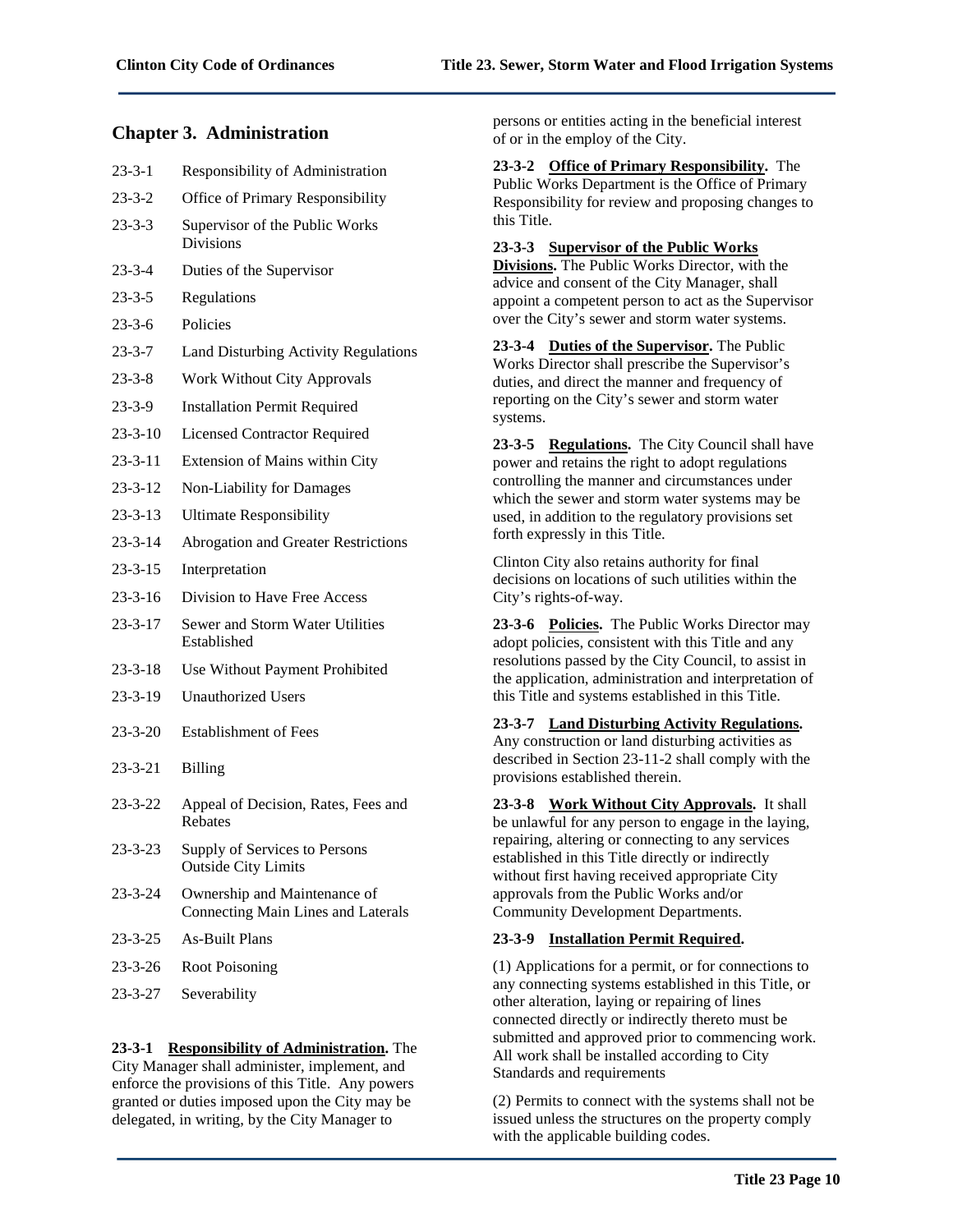#### **23-3-10 Licensed Contractor Required.**

(1) It shall be unlawful for any person to install, construct, maintain, or connect onto a City system, in an existing or future public right-of-way or easement, unless they are a licensed contractor in the state of Utah and have obtained the required City permits. Licensed contractors shall be required to construct, install, or repair all laterals within the public right-of-way or easements.

#### **23-3-11 Extension of Mains within City.**

(1) Any person or persons, including any subdivider/developer, desiring to have one or more of the systems within the City must advance the whole expense of such extension. Utilities must be extended the entire length of the property.

(2) After final acceptance, any extension of mains shall be deemed the property of the City, unless a private system has been approved by the City.

# **23-3-12 Non-Liability for Damages.**

The City shall not be liable for any damage to a service user by reason of stoppage or interruption of one or more of the City's systems caused by fires, scarcity of water, accidents to the system(s), or their mains, or as the result of maintenance and extension operations, or from any other unavoidable cause.

**23-3-13 Ultimate Responsibility.** The standards set forth herein and promulgated pursuant to this Title are minimum standards; therefore this Title does not intend nor imply that compliance by any person will ensure that there will be no contamination, pollution, nor unauthorized discharge of pollutants nor does it insure compliance with all county, state, or federal requirements.

**23-3-14 Abrogation and Greater Restrictions.** This Title is not intended to repeal, abrogate, or impair any existing easements, covenants, or deed restrictions. However, where this Title and another ordinance, easement, covenant, or deed restriction conflict or overlap, whichever imposes the more stringent restrictions shall prevail.

**23-3-15 Interpretation.** In the interpretation and application of this Title, all provisions shall be;

(1) Considered as minimum requirements;

(2) Liberally construed in favor of the governing body; and,

(3) Deemed neither to limit nor repeal any other powers granted under State statutes.

**23-3-16 Division to Have Free Access.** The Supervisor and his representatives shall at all

ordinary hours have free access to property or places supplied with one or more of the City systems, for the purpose of examining the apparatus, ascertaining flows, and the manner of use.

# **23-3-17 Sewer and Storm Water Utilities Established.**

(1) Creation – The City Council hereby creates and establishes a sewer and storm water utilities. These utility divisions shall plan, design, construct, maintain, administer and operate the applicable systems.

(2) Enterprise Fund - The City Council hereby establishes sewer and storm water enterprise funds to handle all income, expenses and other financial transactions related to these utilities. All utility service charges collected for the sewer and storm water utilities shall be deposited in the appropriate enterprise fund. Money in the appropriate utility enterprise fund shall not be commingled with or transferred to other City funds. However, these utilities may pay other City funds for services and expenses directly attributable to the appropriate utility. The enterprise funds shall be operated according to State law and City policy.

(3) Facilities and Assets - The sewer and storm water systems shall operate independently of City operations funded by the general fund. These utilities shall have the same relationship to the City as other City utilities, such as the water utility. Upon creation of the utility, all of the City's sewer and storm water facilities and assets (other than streets and other facilities and assets designated by the City Manager) shall be transferred to the applicable utility in consideration for the utility's agreement to take primary responsibility for planning, designing, constructing, maintaining, administering and operating the City's utility's system.

(4) Administration – The sewer and storm water utilities shall be administered by the City Manager.

**23-3-18 Use Without Payment Prohibited.** It shall be unlawful for any person by himself, family, or agents to utilize the systems established in this Title without first paying for them.

**23-3-19 Unauthorized Users.** It shall be unlawful for any user, connected to a service established in this Title, to permit any person from other premises or any unauthorized persons to use or obtain services regularly from his premises facilities, either outside or inside his premises.

**23-3-20 Establishment of Fees.** The City Council, from time to time, may establish enact rules and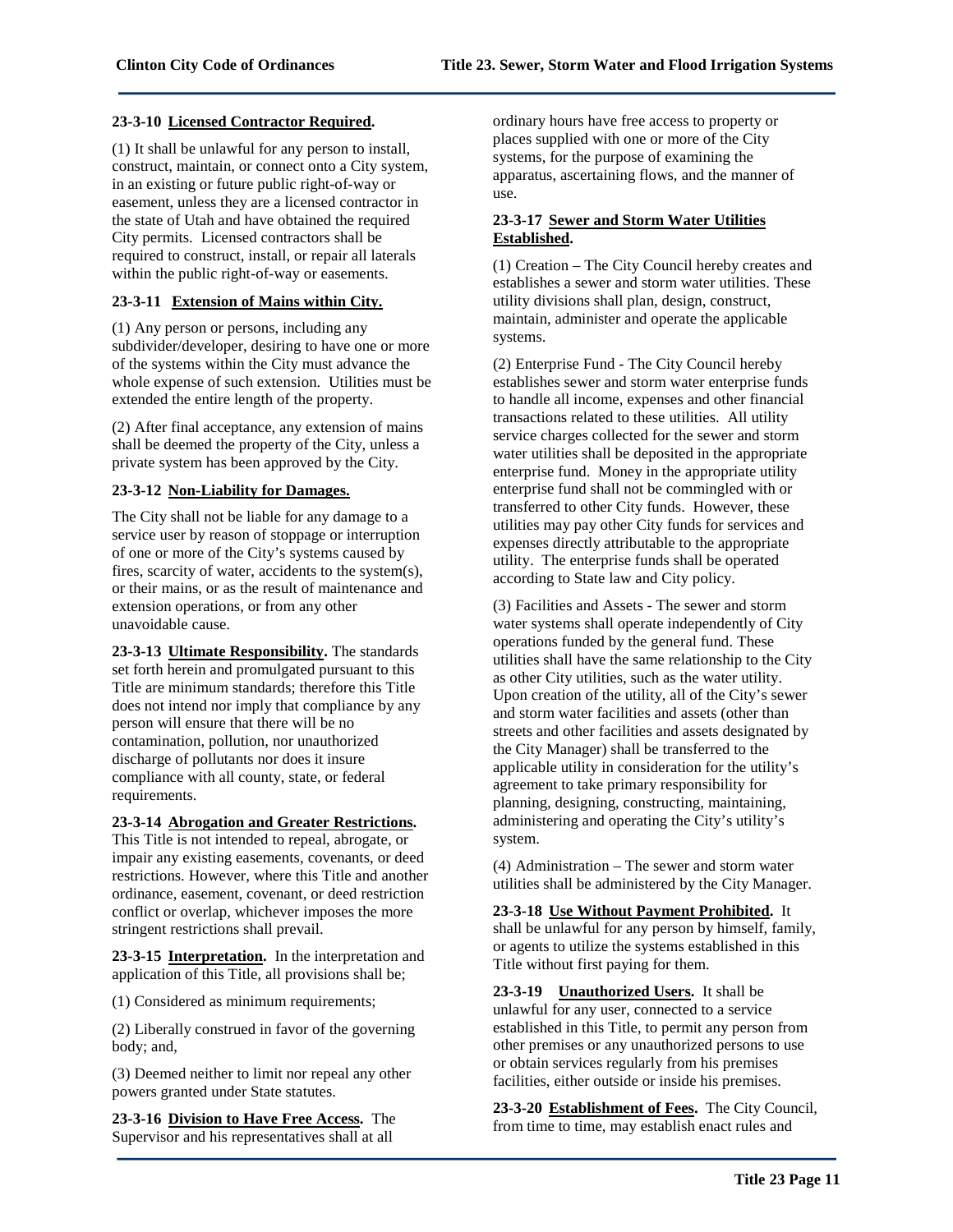rates, by resolution, for services associated with the systems established in this Title to include but not be limited to inspections, billing, guaranteeing, and collecting charges.

**23-3-21 Billing.** Fees for the systems established in the City's consolidated fee schedule shall be included on the City's regular monthly utility bill for any given property. If there is no regular utility bill for the property, the appropriate utility fee(s) shall be charged to the owner of the property. The fee(s) shall be deemed a civil debt owed to the City by the person or entity paying for the City utility services provided to the property. All properties contributing to or utilizing the utility(ies) shall be charged the fee, regardless of whether or not the owner or occupant of the property requests the utility service. Failure to pay any utility fee may result in termination of water service.

# **23-3-22 Appeal of Decision, Rates, Fees and Rebates.**

(1) Any person or entity that believes that this Title was interpreted or applied erroneously by a requirement of the City Staff may appeal to the City Manager.

(2) The City Manager may hear complaints and make corrections of any assessments, established in this Title, deemed to be illegal, unequal, or unjust.

(3) The City Manager may temporarily, if he sees fit, adjust, assess, or rebate all or any part of a fee. Appeals shall be submitted to the City Manager, in writing, explaining the circumstances that justify the request.

(4) The City Manager will respond to the appellant within 30 days of receiving an appeal.

# **23-3-23 Supply of Services to Persons Outside City Limits.**

(1) The City may furnish service from its systems to persons outside its corporate limits.

(2) Applications for service outside the corporate limits shall be submitted, in writing, to the Community Development Department, reviewed by the Community Development Director, the City Engineer and Public Works Director and acted upon by the City Council based upon the recommendations from this review.

(3) Any person located outside the City limits desiring to be supplied with services from the City collection systems and being willing to contract with a Utah licensed contractor, approved by the City, to extend the systems to his property, including extending the systems from their present location to the City limits, may make application to the City. The application must contain the following:

(a) A description of the proposed extension;

(b) A map showing the location thereof and a set of engineered drawings meeting the City standards;

(c) Fees sufficient to compensate the City for reviewing the plans, whether or not the plans are approved.

(d) An escrow agreement as described in the Subdivision Ordinance to guarantee the improvements.

(e) The owner of the utility extension shall be determined by the City during the application process.

(4) The City Council and the person or persons seeking such extension may enter into an agreement providing, in detail, the terms under which others may utilize the extension in the future and the terms under which all or any portion of the cost of installing such extension may be paid back by future users.

#### **23-3-24 Ownership and Maintenance of Connecting Main Lines and Laterals.**

(1) Unless designated in writing by the City, all system main lines in the public rights-of-way or established easements shall be owned and maintained by the City.

(2) Residential Laterals: All residential system laterals shall be maintained from, and includes, the connection at the main line to the building by the property owner. This includes laterals located under roadways.

(3) Commercial Complexes and Commercial Building Laterals: All laterals to commercial buildings and/or inside commercial building complexes shall be owned and maintained by the property owners. This includes laterals, connections, and private main lines located on their property and under public roadways.

**23-3-25 As-Built Plans.** All applicants are required to submit "as-built" plans for any collection systems constructed within the City when construction is completed. The plan must show changes to the approved design and what was actually constructed for all of the system's elements. The plan shall also indicate the location of all laterals being connected to the systems. A final inspection by the Public Works Department is required before the release of any performance securities can occur or before permits are closed.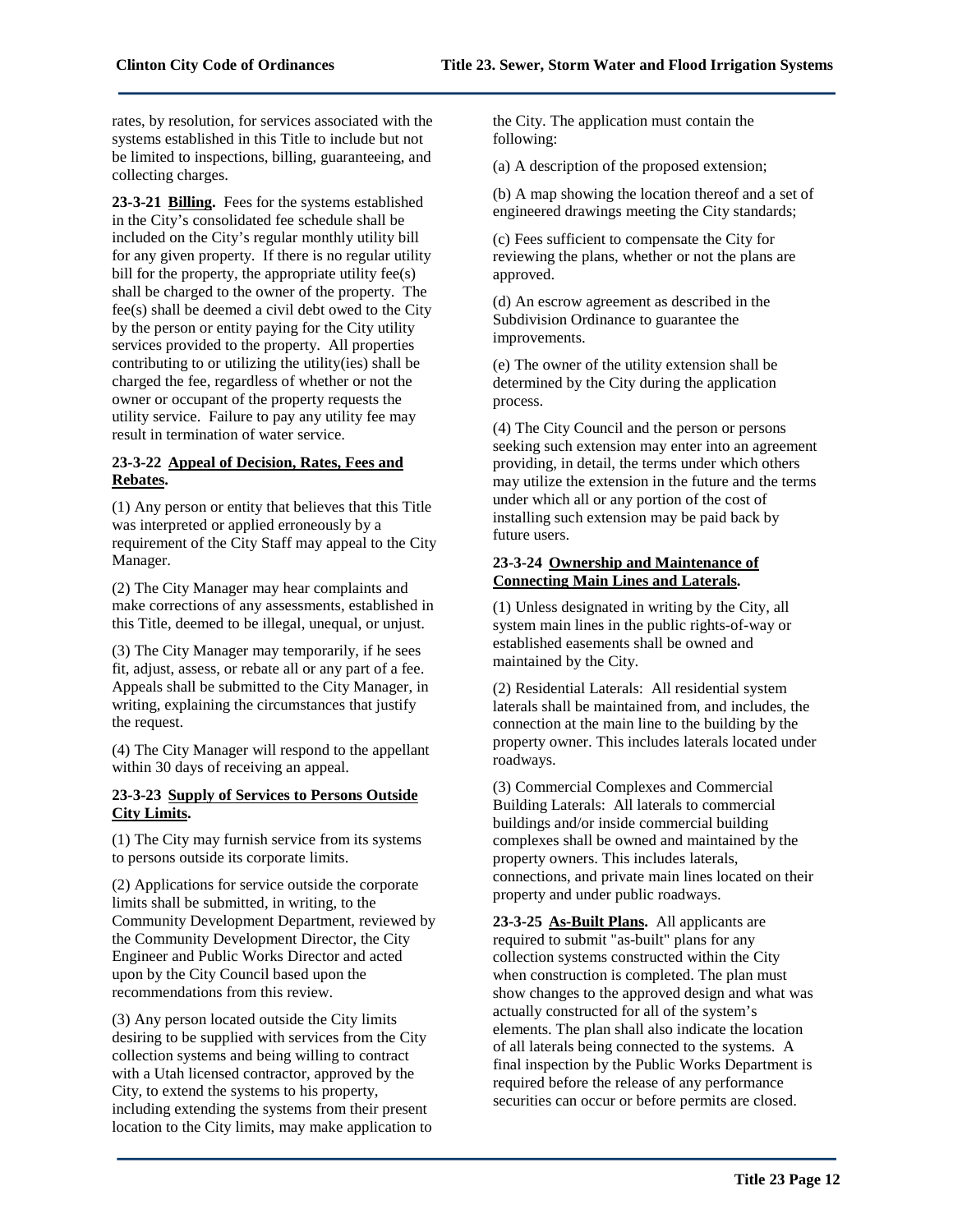**23-3-26 Root Poisoning.** During the course of maintenance of its systems, the City may employ the use of poisons, gases and chemicals without liability for the death or damage of any trees or shrubs during the course of its normal work or maintenance of its systems, provided the same was done with ordinary care.

**23-3-27 Severability.** The provisions of this Title are hereby declared to be severable. If any provision, clause, sentence, or paragraph of this Title or the application thereof to any person, establishment, or circumstances shall be held invalid, such invalidity shall not affect the other provisions or application of this Title.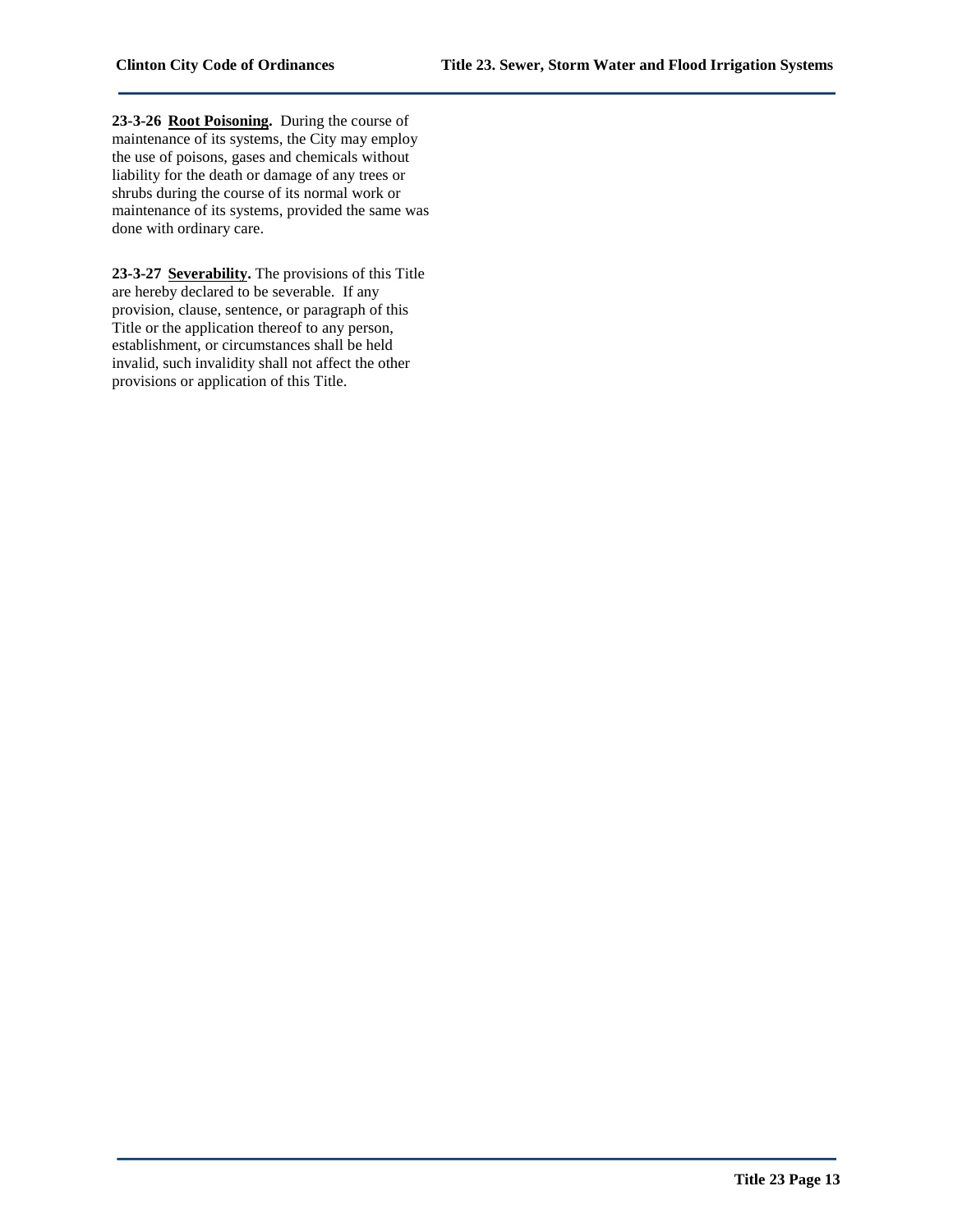# **Chapter 4. Sewer System**

| $23 - 4 - 1$ | Sewer Division and System               |
|--------------|-----------------------------------------|
| $23 - 4 - 2$ | Sewer Collection Utility Fee<br>Imposed |

- 23-4-3 Laterals to be Kept in Good Repair.
- 23-4-4 Quality of Service Lateral.
- 23-4-5 Use of City Sewer Collection System Mandatory
- 23-4-6 Installation and Location of Sewer and Lateral Cleanouts
- 23-4-7 Prohibited Activities

#### **23-4-1 Sewer Division and System.**

(1) The City sewer division is created to administer the operation and maintenance of the sewer collection system of the City.

(i) The sewer collection system shall consist of property, equipment, rights, contractual or otherwise, possessed by the City to the utilization of mains, outfall lines, treatment plants of other governmental agencies by means of which the City is empowered to provide sewer services of whatever character to its inhabitants.

# **23-4-2 Sewer Collection Utility Fee Imposed.**

(1) In addition to fees established in the City's Consolidated Fee Schedule, the City Council may establish special rates and conditions for users of the sewer collection system:

(a) At amounts resulting in lesser or greater discharges or of unusual characteristics; or,

(b) Making use thereof under exceptional circumstances upon such terms and conditions that they may deem proper; or,

(c) Connecting into the system from outside the City; and,

(d) The City Council may take into consideration the requirements and rates of other needs and demands of other Districts or utilities in arriving at special rates.

(2) Each developed parcel connected to the sewer collection system within the City shall be charged a sewer collection utility fee.

(3) Fees shall be established based upon water usage and fees assessed by the North Davis Sewer District.

(4) All fees will be set from time to time by the Council and established by resolution in the Consolidated Fee Schedule.

#### **23-4-3 Laterals to be Kept in Good Repair.**

(1) All laterals are maintained and owned by the property owner.

(2) All users of the sewer collection system shall keep their lateral pipes and connections and other apparatus in good repair and protected at their own expense.

(3) All users shall maintain the clean-out located on the exterior of the house so that it is above grade, readily accessible, and has an approved cap to prevent infiltration from the surrounding area.

(4) No person shall be allowed to dig into the street for the purpose of laying, removing, or repairing any service pipe without first applying for and receiving a permit from the Public Works Department. City Public Works projects are exempt from the permit requirement. Building permits are also required for laying and repairing service laterals.

#### **23-4-4 Quality of Service Lateral.**

(1) All service and other lateral pipes used in conjunction with the sewer services of the City shall be of such material, quality, and specifications as established in the City's Engineering Specification Standards. All work, alterations, extensions, or connections with sewer mains shall not be made without first obtaining appropriate permits from the Public Works and Community Development Departments.

(2) No person shall be allowed to construct sewer pipes across lots or under future building pads to adjoining premises or buildings without first applying for and receiving approvals from the Public Works and Community Development Departments. Actions of this type will require property rights to be honored and that easements be established for construction and maintenance access.

#### **23-4-5 Use of City Sewer Collection System**

**Mandatory.** It shall not be allowed for the owner or any other person occupying or having charge of any premises within the City limits to dispose of sewage by any means other than by use of the City sewer collection system. It shall be unlawful to construct or to continue the use of any other sewage disposal system such as a privy, vault, cesspool or septic tank on such property.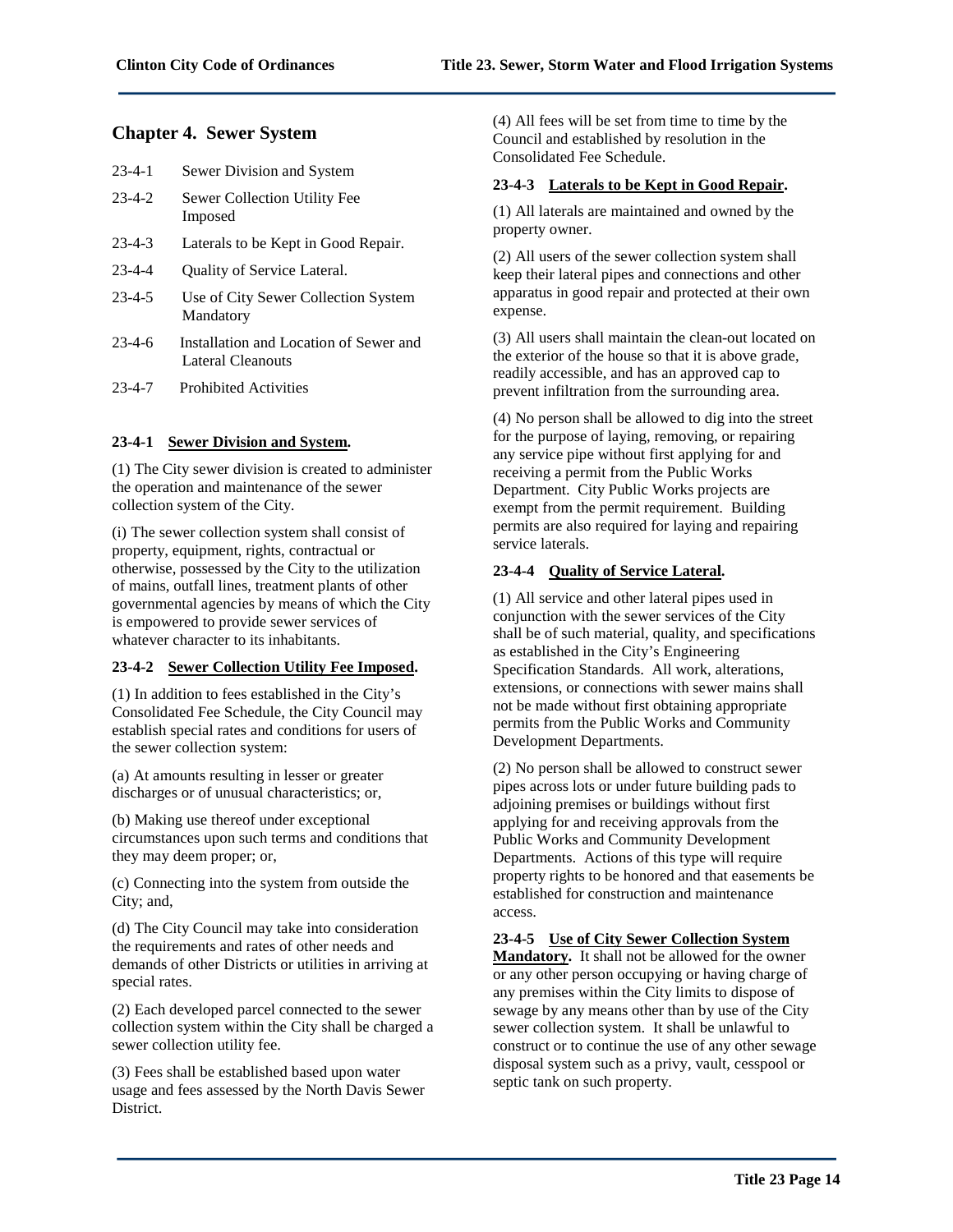#### **23-4-6 Installation and Location of Sewer Lateral Cleanouts.**

(1) An excavator may enter or access an owner's property or dwelling to locate a sewer lateral with the owner's permission.

(2) An operator or person installing or replacing a sewer lateral cleanout shall install or replace the sewer lateral cleanout in a manner so that the lateral can be located, including:

(a) House sheets; or

(b) Electronic markers.

(3) An operator or person installing a sewer lateral cleanout shall notify the City of the sewer lateral cleanout location for record keeping purposes.

(4) An excavator shall request information pertaining to a sewer lateral cleanout location from the City a minimum of 48 hours prior to any excavation.

# **23-4-7 Prohibited Activities.**

When considering the systems established in this Title the following shall be unlawful for any person to:

(1) Destroy, injure, deface, impair, interfere with the operation of any part, pipe, or appurtenance

(2) Cast anything into manholes or other access points into the systems.

(3) Place, induce, empty or discharge into the system, any garbage, refuse, soil or other similar matter, or any substance or thing likely to obstruct the systems.

(4) Place detrimental or dangerous materials such as ashes, cinders or rags; flammable, poisonous or explosive liquids or gases; oil, grease or any other insoluble material capable of obstructing, damaging or overloading any part of the systems or capable of interfering with the normal operation of the systems.

(5) Place industrial wastes from waste products from manufacturing or industrial operations shall not be introduced into the systems established in this Title until it has been determined by the Public Works Department and North Davis Sewer District, when applicable, that the introduction thereof will not damage the system or interfere with the functioning of the sewage treatment plant.

(6) Place drainage waters and destructive materials into the system. It shall be unlawful for any person to connect with a public sanitary sewer of any of the following types of discharges:

(a) Any drain or pipe which discharges rainwater, sump pumps, ground water, surface water, spring water, flowing well, creek, ditch, other water courses, or acids, alkalis, lye, and other injurious liquids.

(b) Boiler or heating plant shall not be directly connected to the sanitary sewer. The overflow from boilers or heating plants, when cooled to a temperature not to exceed 120 degrees Fahrenheit, will be allowed to run into a sump, the sump can be connected to the sewer.

(c) The discharge of the contents of waste pipes from water filters, gas engines, air compressors, vacuum or dry cleaners, garages, wash racks, stores or warehouses containing inflammable substances.

(d) The buildings for the stabling or keeping of horses, cows and other animals, and all similar establishments shall not be made into or connected with a sanitary sewer, unless such contents are discharged into settling tanks properly trapped and vented. The tanks are to be of construction approved by the Public Works Department and to be at all times subject to inspection and approval.

(7) Discharge into the system any matter or substance, solid or liquid, which shall cause the contamination of the system, that may result in deleterious or harmful effects to human health or the environment.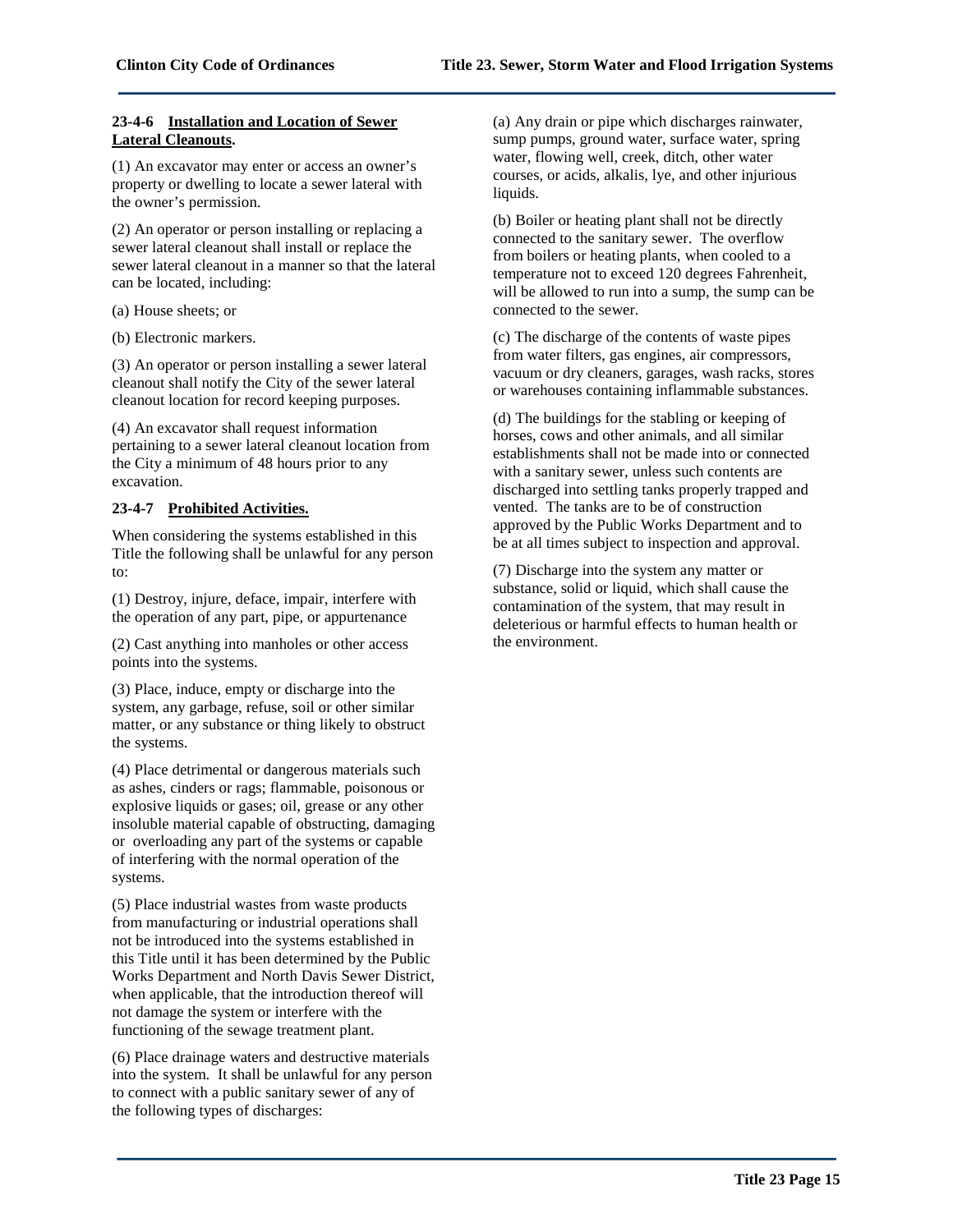# **Chapter 5. Fats, Oils & Grease Control**

- 23-5-1 Food Service Establishment Permit Requirement
- 23-5-2 Variance from Grease Interceptor **Requirements**
- 23-5-3 Wastewater Discharge Limitations
- 23-5-4 Grease Interceptor Requirements
- 23-5-5 Grease Trap Requirements
- 23-5-6 Sand, Soil, and Oil Interceptors

# **23-5-1 Food Service Establishment or**

**Commercial Kitchen Permit Requirement.** All food service establishments or buildings with commercial kitchens discharging to the Clinton City sewer collection system are subject to the following requirements:

(1) Grease Interceptor Requirements: All discharging food service establishments or commercial kitchens are required to install, operate, and maintain an approved type and adequately sized grease interceptor necessary to maintain compliance with the objectives of this Title. All grease interceptors must meet the requirements of the International Plumbing Code.

(2) Implementation:

(a) All new food service establishment facilities and commercial kitchens are subject to grease interceptor requirements. All such facilities must obtain approval from the Public Works Director for grease interceptor sizing during the building permit review process. All grease interceptors shall be readily and easily accessible for cleaning and inspection. Existing food service establishments or commercial kitchens with planned modification in plumbing improvements will be required to include plans to comply with the grease interceptor requirements.

#### **23-5-2 Variance from Grease Interceptor Requirements**

(1) Grease interceptors required under this Title shall be installed unless the Public Works Director authorizes the installation of an indoor grease trap or other alternative pretreatment technology and determines that the installation of a grease interceptor would not be feasible due to space constraints or other considerations. The establishment bears the burden of demonstrating that the installation of a grease interceptor is not feasible.

(2) If an establishment believes the installation of a grease interceptor is infeasible, because of documented space constraints, the request for an alternate grease removal device shall contain the following information:

(a) Location of sewer main and easement in relation to available exterior space outside building.

(b) Existing plumbing at or in a site that uses common plumbing for all services at that site.

(c) Alternative pretreatment technology includes, but is not limited to, devices that are used to trap, separate and hold grease from wastewater and prevent it from being discharged into the sewer collection system. All alternative pretreatment technology must be appropriately sized and approved by the Public Works Director.

# **23-5-3 Wastewater Discharge Limitations.** No

User shall allow wastewater discharge concentration from a grease interceptor, grease trap or alternative pretreatment technology to exceed 100 mg/L (milligrams per liter), as identified by EPA test method 1664 revision A and its amendments.

#### **23-5-4 Grease Interceptor Requirements**

(1) Grease interceptor sizing and installation shall conform to the current edition of the International Plumbing Code.

(2) Grease interceptors shall be constructed in accordance with design approved by the Public Works Director and shall have a minimum of two compartments with fittings designed for grease retention.

(3) A grease interceptor shall be installed at a location where it shall be easily accessible for inspection, cleaning, and removal of intercepted grease. The grease interceptor may not be installed in any part of the building where food is handled. Location of the grease interceptor must meet the approval of the Public Works Director.

(4) The food service establishment or commercial kitchen shall ensure that all such grease interceptors shall be serviced and emptied of accumulated waste content as required in order to maintain minimum design capability or effective volume. These devices should have a regular maintenance schedule and be inspected at least monthly. Users who are required to maintain a grease interceptor shall:

(a) Provide for a minimum hydraulic retention time in accordance with the International Plumbing Code.

(b) Remove any accumulated grease cap and sludge pocket as required. Grease interceptors shall be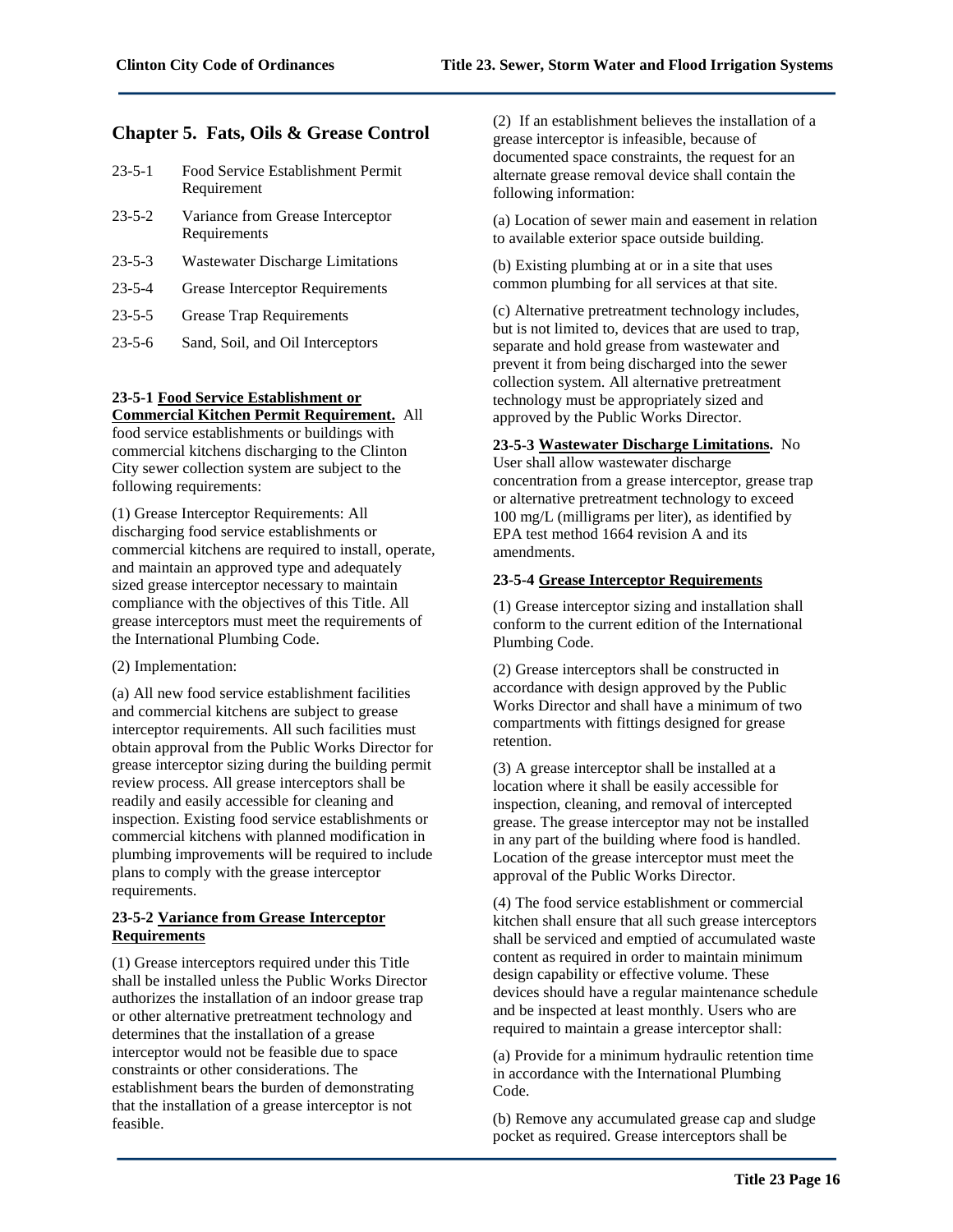kept free of inorganic solid materials such as grit, rocks, gravel, sand, eating utensils, cigarettes, shells, towels, rags, etc., which could settle into this pocket and thereby reduce the effective volume of the device.

(5) All waste removed from each grease interceptor must be disposed of at a facility approved to receive such waste in accordance with the provisions of this Title. In no way shall the pumpage be returned to any private or public portion of the City's sewer collection system.

(6) The User shall maintain a written record of inspection and maintenance for five years. All such records will be made available for on-site inspections by representatives of the City during all operating hours.

(7) Sanitary wastes are not allowed to be connected to sewer laterals intended for grease interceptor service.

(8) Access manholes, with a minimum diameter of 24 inches, shall be provided over each grease interceptor chamber and sanitary tee. The access manholes shall extend at least to finished grade and be designed and maintained to prevent water inflow or infiltration. The manholes shall also have readily removable covers to facilitate inspection, grease removal, and wastewater sampling activities.

# **23-5-5 Grease Trap Requirements**

(1) Upon approval by the Public Works Director, a grease trap complying with the provisions of this section must be installed in the waste line leading from sinks, drains, and other fixtures or equipment in food service establishments or commercial kitchens where grease may be introduced into the drainage or sewage systems.

(2) The sizing and installation of grease traps shall conform to the International Plumbing Code.

(3) No grease trap shall be installed which has a stated rate flow of more than fifty-five (55) gallons per minute, nor less than twenty (20) gallons per minute, except when specially approved by the Public Works Director.

(4) Grease traps shall be maintained in efficient operating conditions by periodic removal of the accumulated grease. No collected grease shall be introduced into any drainage piping, or public or private sewer.

(5) Food waste disposal units or dishwashers shall be connected to and discharge into a grease interceptor or grease trap.

(6) Wastewater in excess of one hundred-forty  $(140)$  F/  $(60)$  shall not be discharged into a grease trap.

**23-5-6 Sand, Soil, and Oil Interceptors.** All car washes, truck washes, garages, service stations, car and truck maintenance facilities, fabricators, utility equipment shops and other facilities as determined by the Public Works Director that have sources of sand, soil and oil shall install effective traps, interceptors or separators.

(1) These systems shall be sized to effectively remove sand, soil and oil at the expected flow rates and temperatures not in excess of one hundred-forty (140) F.

(2) These systems should have a regular maintenance schedule and be inspected at least monthly and shall be, at the user's expense, cleaned or pumped on a regular basis to prevent impact upon the sewer collection system.

(3) Users whose systems are deemed to be ineffective by the Public Works Director shall be asked to change the cleaning frequency or to increase the size or the system.

(4) Oil/water separator installations shall be required at facilities that accumulate petroleum oils and greases and at facilities deemed necessary by the Public Works Director.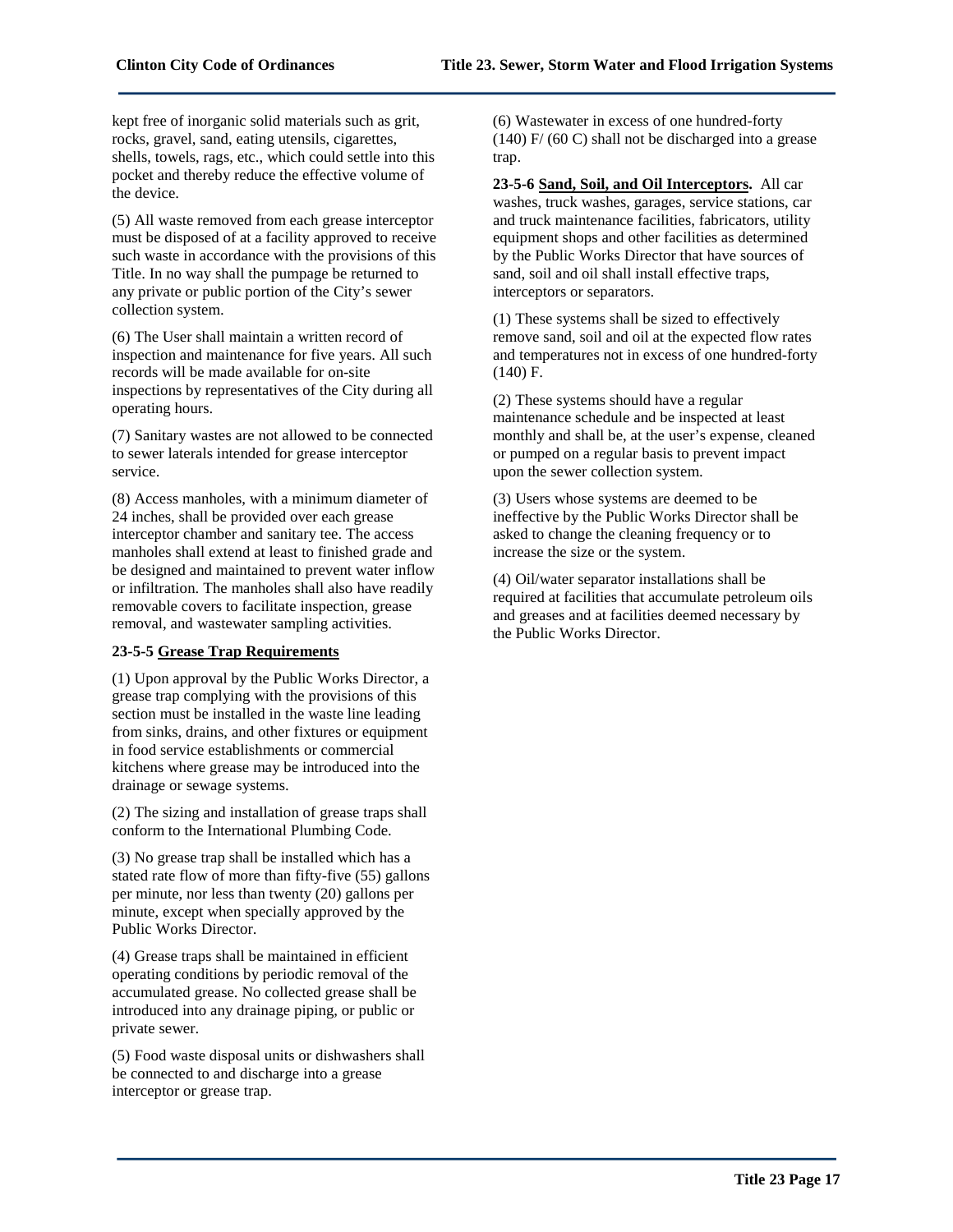# **Chapter 6. North Davis Sewer District Wastewater Control**

- 23-6-1 North Davis Sewer District Rules and Regulations
- 23-6-2 Definitions
- 23-6-3 Monitoring and Enforcement
- 23-6-4 Assessment of Penalties Against Violating Industrial Users

# **23-6-1 North Davis Sewer District Rules and Regulations.**

(1) The "North Davis Sewer District Wastewater Control Ordinance Rules and Regulations," are adopted for the purpose of prescribing requirements, standards, and criteria for pretreatment of industrial wastewaters and industrial sewage and all other waters requiring pretreatment prior to being inducted into the sewage collection facilities of the City and the sewage collection facilities and treatment plant of the North Davis Sewer District.

(2) The rules and regulations pertaining to the collection and treatment of sewage and the "Wastewater Control Ordinance--Rules and Regulations" are hereby adopted by reference, save and except such portions as are hereinafter deleted, modified, or amended after adoption of this Chapter.

(3) Exceptions to referenced Rules and Regulations not adopted listed below:

(a) Section 3-4-9a Interference of access to District lines caused by placement of utilities owned by cities and others.

(4) Clinton City will have ultimate decision on locations of all utilities within the City's rights-ofway.

**23-6-2 Definitions.** Wherever the words "City," "district," "manager," or similar terms referring to the North Davis Sewer District or its personnel shall be used, and the context of such usage would so indicate, such terminology shall refer to the City and/or its comparable personnel functioning within City government.

**23-6-3 Monitoring and Enforcement.** The North Davis Sewer District, by and through its designated employees, is authorized to monitor and enforce compliance with this chapter and the "North Davis Sewer District Wastewater Control Ordinance--Rules and Regulations".

# **23-6-4 Assessment of Penalties Against**

**Violating Industrial Users.** In the event any industrial user violates any of the terms and provisions of the "North Davis Sewer District Wastewater Control Ordinance--Rules and Regulations," resulting in a fine or penalty being assessed against the City and/or the North Davis Sewer District by the Environmental Protection Agency or any other state or federal agency, the violating industrial user shall be responsible for payment of such penalty or fine to the City and/or the North Davis Sewer District in the same amount of such fine or penalty levied against the City or the North Davis Sewer District.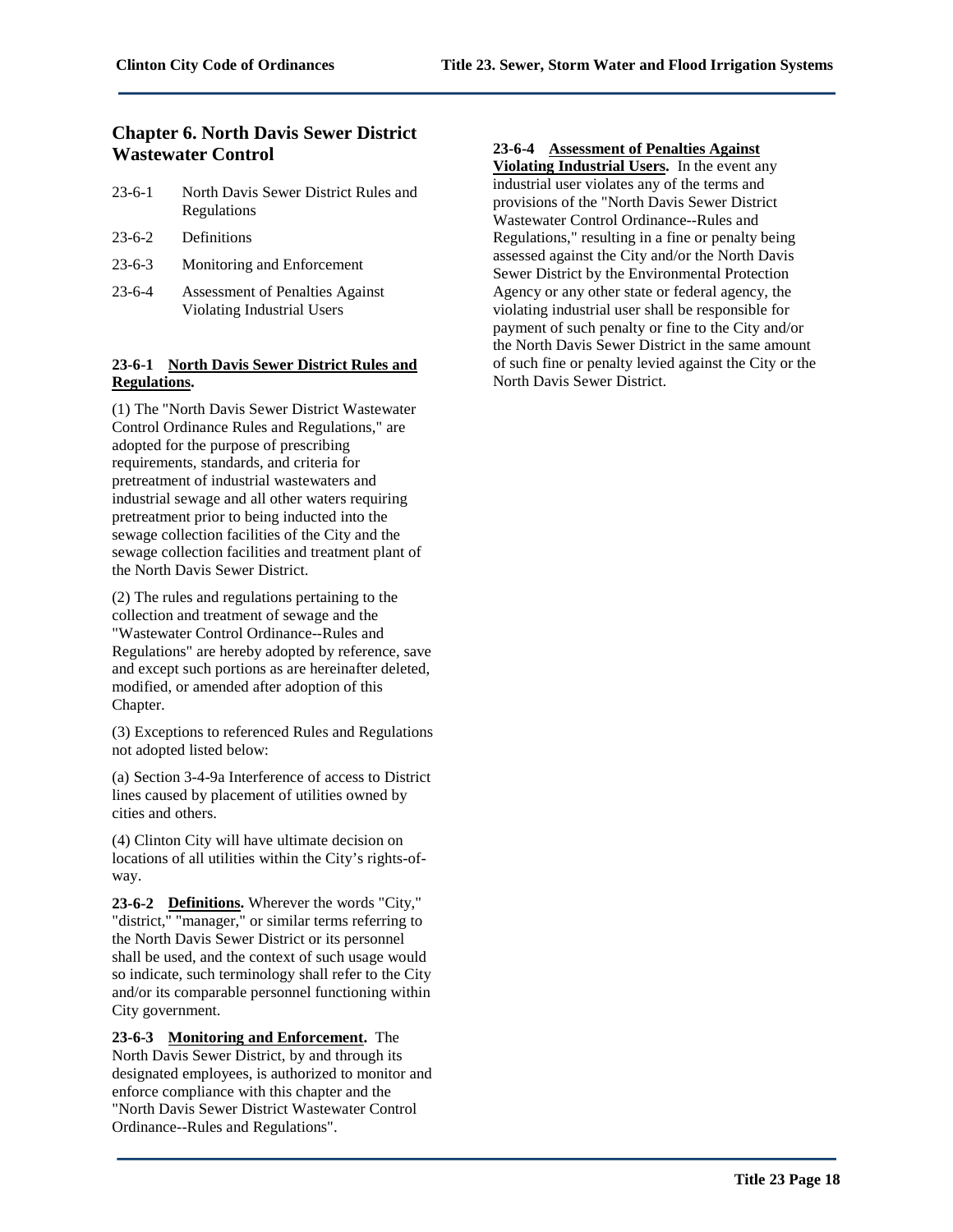# **Chapter 7. Land Drain System**

- 23-7-1 Land Drain Division and System
- 23-7-2 Land Drain Utility Fees
- 23-7-3 Footing and Foundations Subdrains
- 23-7-4 Laterals to be Kept in Good Repair
- 23-7-5 Quality of Service Lateral
- 23-7-6 Installation and Location of Land Drain Lateral Cleanouts
- 23-7-7 Existing Land Drains
- 23-7-8 Prohibited Activities

#### **23-7-1 Land Drain Division and System.**

(1) The City land drain division is created to administer the operation and maintenance of the land drain system of the City.

(a) The land drain system shall consist of property, equipment, rights, contractual or otherwise, possessed by the City to the utilization of mains and outfall lines.

#### **23-7-2 Land Drain Utility Fees.**

(1) Land drain fees may be established in the City's Consolidated Fee Schedule, the City Council may establish special rates and conditions for users of the land drain system. These fees may be collected in conjunction with the storm water fees.

(2) All fees will be set from time to time by the Council and established by resolution in the Consolidated Fee Schedule.

#### **23-7-3 Footing and Foundation Subdrains.**

Throughout the City there are high water tables where the depth from the surface varies depending upon many factors, mainly the soil and annual weather conditions.

(1) It is the responsibility of the builder, property owner, and/or resident:

(a) To protect their property from the hazards of high ground water;

(b) To control and properly disperse and direct all surface and ground water on private property;

(c) To ensure that all runoff water is directed into established public utility and drainage easements.

(2) Surface drains, landscape drains, rain gutters, and other drains containing solid or liquid materials, other than ground water, shall not be connected to the Land Drain without specific written permission of the City.

(3) Footing and foundation subdrains are required for all structures constructed below natural grade (i.e. basements) unless demonstrated through geotechnical exploration that the ground water level over a three year period is no closer than 5 feet to the lowest point of the proposed structure.

(4) Footing and foundation subdrains shall be installed as established in the International Residential Code and the City typical footing and foundation subdrain detail.

#### **23-7-4 Laterals to be Kept in Good Repair.**

(1) All laterals are maintained and owned by the property owner.

(2) All users of the land drain system shall keep their lateral pipes and connections and other apparatus in good repair and protected at their own expense.

(3) All users shall maintain the clean-out located on the exterior of the house so that it is above grade, readily accessible, and has an approved cap to prevent infiltration from the surrounding area.

(4) No person shall be allowed to dig into the street for the purpose of laying, removing, or repairing any service pipe without first applying for and receiving a permit from the Public Works Department. City Public Works projects are exempt from the permit requirement. Building permits are also required for laying and repairing service laterals.

# **23-7-5 Quality of Service Lateral.**

(1) All service and other lateral pipes used in conjunction with the land drain services of the City shall be of such material, quality, and specifications as established in the City's Engineering Specification Standards. All work, alterations, extensions, or connections with land drain mains shall not be made without first obtaining appropriate permits from the Public Works and Community Development Departments.

(2) No person shall be allowed to construct land drain pipes across lots or under future building pads to adjoining premises or buildings without first applying for and receiving approvals from the Public Works and Community Development Departments. Actions of this type will require property rights to be honored and that easements be established for construction and maintenance access.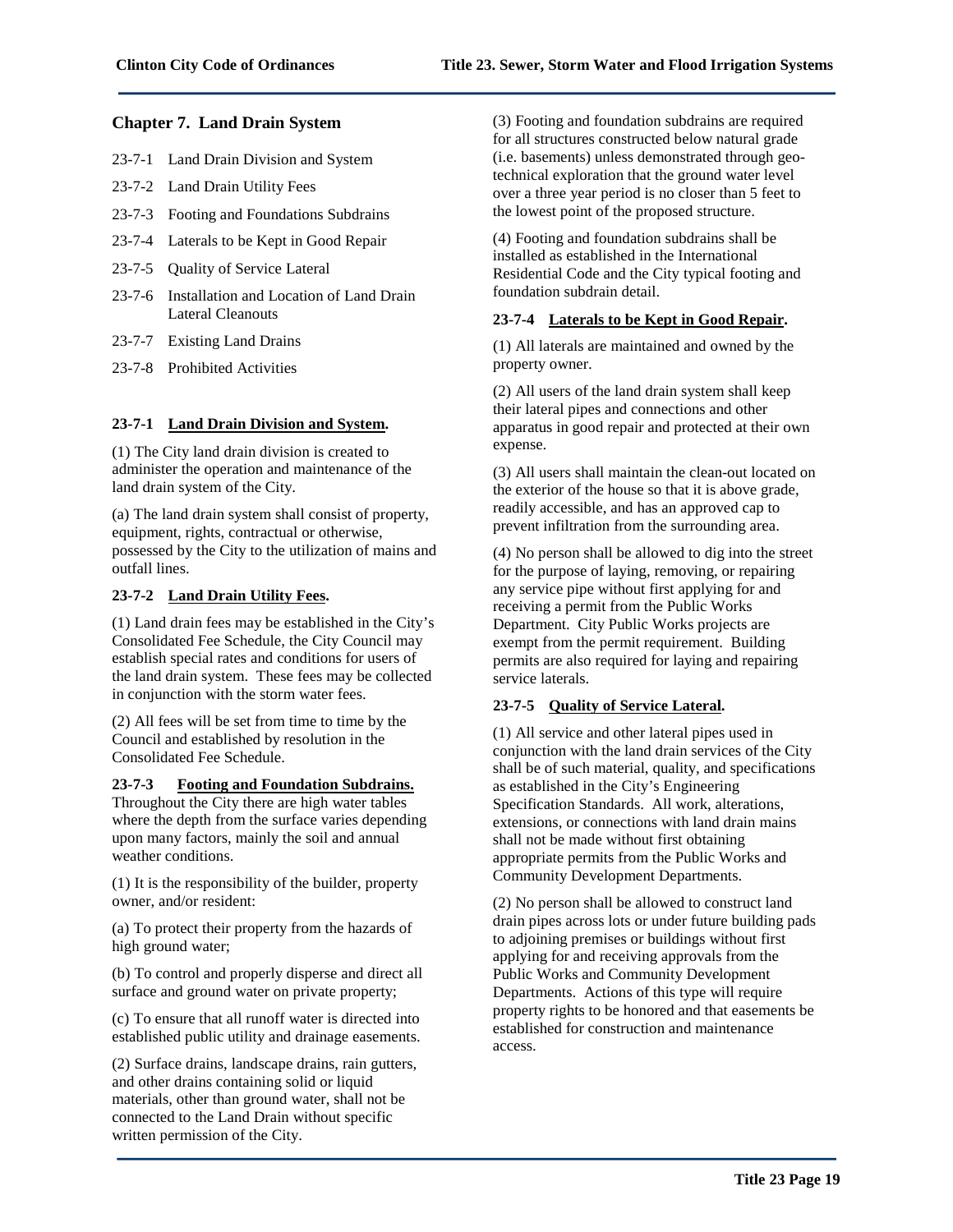#### **23-7-6 Installation and Location of Land Drain Lateral Cleanouts.**

(1) An excavator may enter or access an owner's property or dwelling to locate a land drain lateral with the owner's permission.

(2) An operator or person installing or replacing a land drain lateral cleanout shall install or replace the land drain lateral cleanout in a manner so that the lateral can be located, including:

(a) Site plans with laterals shown; or

(b) Electronic markers.

(3) An operator or person installing a land drain lateral cleanout shall notify the City of the land drain lateral cleanout location for record keeping purposes.

(1) An excavator shall request information pertaining to a land drain lateral cleanout location from the City a minimum of 48 hours prior to any excavation.

# **23-7-7 Existing Land Drains.**

(1) Agricultural field drains and open joint land drains exists in various locations throughout the City. Not all of the exact locations are mapped or verified. If a field or land drain is encountered during construction, or at any time, it must be repaired, protected in place, or re-routed. Notification to the Public Works Department shall be made within 24 hours of discovery of these pipelines.

# **23-7-8 Prohibited Activities.**

When considering the systems established in this Title the following shall be unlawful for any person to:

(1) Destroy, injure, deface, impair, interfere with the operation of any part, pipe, or appurtenance

(2) Cast anything into manholes or other access points into the systems.

(3) Place, induce, empty or discharge into the system, any garbage, refuse, soil or other similar matter, or any substance or thing likely to obstruct the systems.

(4) Place detrimental or dangerous materials such as ashes, cinders or rags; flammable, poisonous or explosive liquids or gases; oil, grease or any other insoluble material capable of obstructing, damaging or overloading any part of the systems or capable of interfering with the normal operation of the systems.

(5) Place any wastewater from any agricultural, industrial, commercial, or residential activities into the system.

(6) Place any drain or pipe which discharges rainwater, surface water, ditches, other water courses, or acids, alkalis, lye, and other injurious liquids.

(7) Discharge into the system any matter or substance, solid or liquid, which shall cause the contamination of the system, that may result in deleterious or harmful effects to human health or the environment.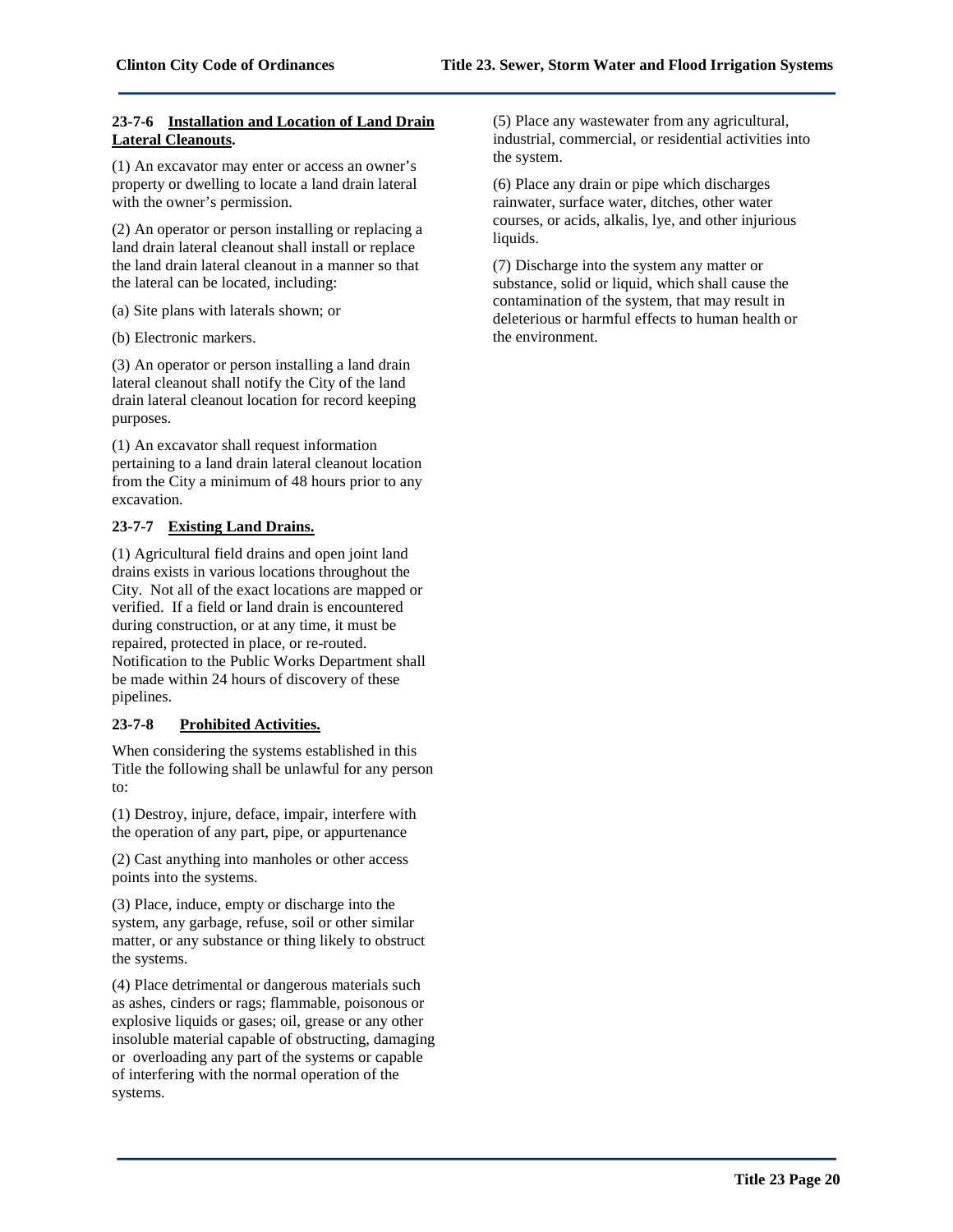# **Chapter 8. Storm Water System**

| $23 - 8 - 1$  | Storm Water Division and System                  |
|---------------|--------------------------------------------------|
| $23 - 8 - 2$  | <b>Land Disturbing Activities</b>                |
| $23 - 8 - 3$  | Discharges                                       |
| $23 - 8 - 4$  | <b>Storm Water Pollution Prevention Plan</b>     |
| $23 - 8 - 5$  | <b>Best Management Practices</b>                 |
| $23 - 8 - 6$  | <b>Construction Activities</b>                   |
| $23 - 8 - 7$  | <b>Post Construction</b>                         |
| $23 - 8 - 8$  | Maintenance Agreements                           |
| $23 - 8 - 9$  | Low Impact Development (LID)                     |
| $23 - 8 - 10$ | <b>Storm Water Management Design</b><br>Criteria |
| $23 - 8 - 11$ | <b>Flood Control Detention</b>                   |
| $23 - 8 - 12$ | <b>Water Quality Retention</b>                   |
| $23 - 8 - 13$ | <b>Controlling Runoff</b>                        |
| $23 - 8 - 14$ | Stockpile Material in Roadways                   |
| $23 - 8 - 15$ | <b>Storm Water Utility Fees</b>                  |
| $23 - 8 - 16$ | Prohibitions                                     |
|               |                                                  |

# **23-8-1 Storm Water Division and System.**

(1) The City storm water division is created to administer the operation and maintenance of the storm water system of the City.

(2) The storm water system shall consist of property, equipment, rights, contractual or otherwise, possessed by the City to the utilization of mains, outfall lines, treatment plants of other governmental agencies by means of which the City is empowered to provide collection services of whatever character to its inhabitants.

(3) The Public Works Director may adopt policies, consistent with this Title and any resolutions passed by the City Council, to assist in the application, administration and interpretation of this Title and any resolutions related to the storm water utility, such as the following:

(a) Enable the City to comply with federal and state regulations for storm water discharges, including the issuance of the following permits:

- (i) Construction General Permit
- (ii) The Common Plan of Development Permit
- (iii) Industrial Permit
- (iv) De-watering Permit

(b) Exercise general regulation over the planning, location, construction, and operation and maintenance of storm water facilities in the municipality, whether or not owned and operated by the municipality;

(c) Establish standards to regulate the quantity of storm water discharged and to regulate storm water contaminants as may be necessary to protect water quality;

(d) Review and approve plans and plats for storm water management in proposed subdivisions or commercial developments;

(e) Issue Permits for storm water discharges, or for the construction, alteration, extension, or repair of storm water facilities;

(f) Suspend or revoke permits when it is determined that the permittee has violated any applicable ordinance, resolution, or condition of the permit

(g) Regulate and prohibit discharges into storm water facilities of sanitary, industrial, or commercial sewage or waters that have otherwise been contaminated; and

(h) Expend funds to remediate or mitigate the detrimental effects of contaminated land or other sources of storm water contamination, whether public or private.

(4) A long term storm water maintenance agreement and plan may be required, as determined by the Public Works Department. When required the long-term plan shall be submitted for review prior to construction.

#### **23-8-2 Land Disturbing Activities**

(1) Every person will be required to obtain approvals and any applicable permits from the Public Works Department for the following land disturbance activities:

(a) Land disturbing activity of one (1) or more acres of land;

(b) Land disturbing activity of less than one (1) acre of land, if such activity is part of a larger common plan of development;

(c) For land disturbing activity less than an acre, and are not part of a Common Plan Development, an erosion and pollution control plan, following guidelines of the State's common plan development permit, may be required;

(d) Other land disturbing activities such as, but not limited to, the creation and use of borrow pits, filling or stock piling materials, processing of earthen materials such as top soil, gravel screening, asphalt milling, concrete crushing or the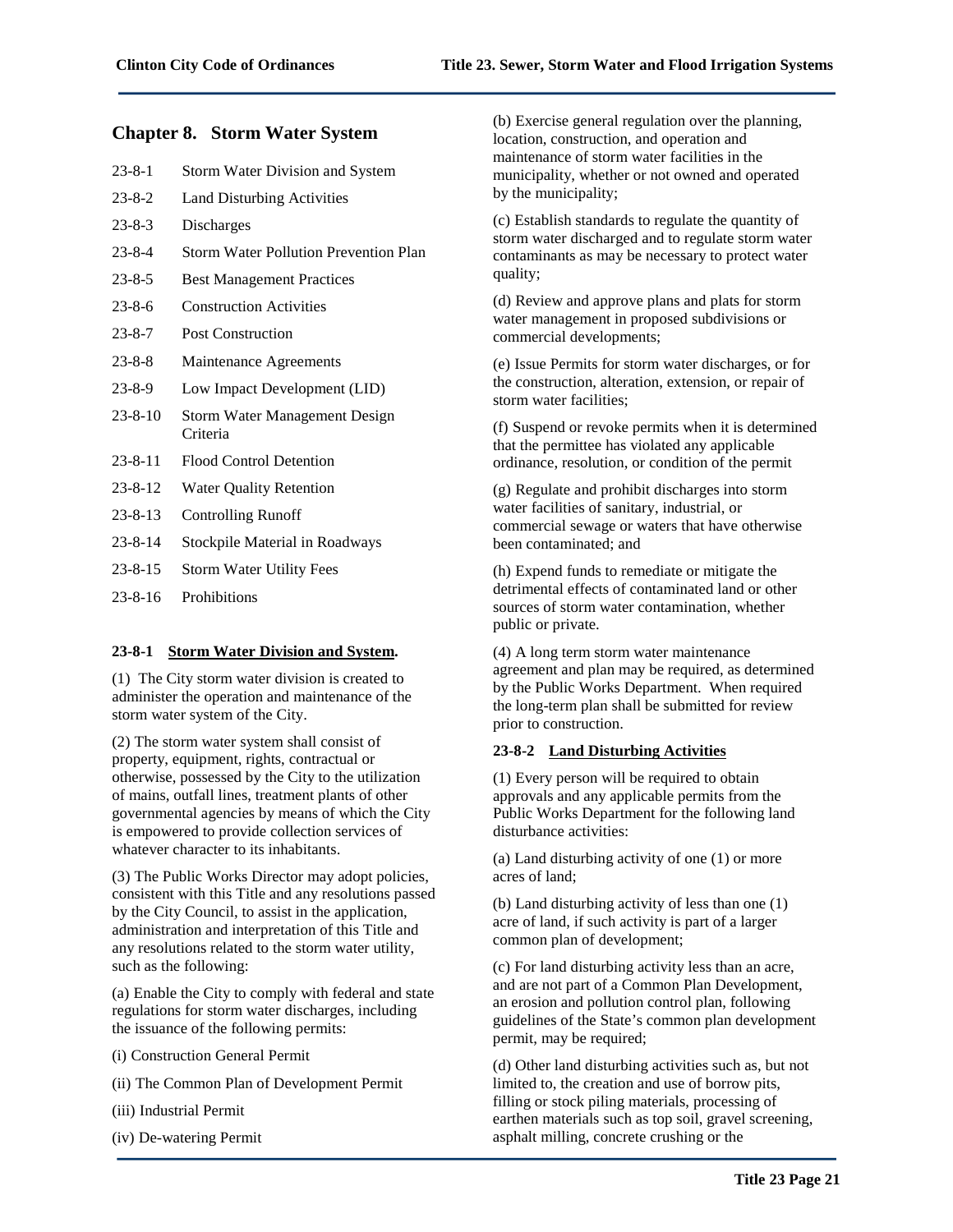construction of parking lots, an erosion and pollution control plan following the State's UPDES and storm water guidelines will be required.

(2) Building permit. Any activity requiring a building permit is subject to review and approval by Public Works to ensure compliance with this Chapter.

(3) Applicable environmental permits that pertain to the property shall be obtained from the appropriate state or federal agencies (e.g. UPDES Storm Water General Permit for Construction Activities, state dewatering permit). However, these permits do not prevent the City from imposing additional development requirements and conditions, commensurate with this Ordinance, on the development of property covered by those permits.

(4) When a Storm Water Pollution Prevention Plan (SWPPP) is required, it shall be submitted to the Public Works Department, reviewed, approved and in force until a certificate of occupancy is obtained, and notice of termination approved as required.

(5) The following land disturbance activities are exempt:

(a) Emergency activity that is immediately necessary for the protection of life, property, or natural resources. To be considered an emergency activity, the work must be completed within 30 days. If an activity is considered an emergency when begun and is not completed within 30 days, a UPDES permit must be obtained before the 30 days expire.

(b) Agricultural operations.

(c) Home gardens.

# **23-8-3 Discharges.**

(1) This section shall apply to all water generated on developed or undeveloped land entering the municipality's separate storm sewer system.

(2) Prohibition of illicit discharges. No person shall introduce or cause to be introduced into the Municipal Separate Storm Sewer System (MS4) any discharge that is not composed entirely of storm water. This prohibition shall not apply to any non-storm water discharge permitted under a federal or state storm water regulations or permit.

(3) Permitted or non-permitted connections established prior to this Title shall be considered illicit discharges, regardless of whether the connection was permissible under law or practices prevailing at the time of connection. This prohibition includes connections of sanitary sewer lines to the storm water collection system. The

continuance of any non-storm water discharge to the MS4 is prohibited.

(4) Acceptable non-storm water discharges that are allowed, include the following:

(a) Water line flushing or other potable water sources (if dechlorinated to less than 0.1 MG/L chlorine);

(b) Landscape irrigation or lawn watering with potable water;

(c) Diverted stream flows,

(d) Rising ground water;

(e) Ground water infiltration to storm water;

(f) Uncontaminated pumped ground water;

(g) Discharges from potable water sources;

(h) Foundation or footing drains (including active groundwater dewatering systems);

(i) Basement or crawl space sump pumps;

(j) Lawn watering runoff;

(k) Individual residential car washing;

(l) Air conditioning condensation;

(m) Irrigation water;

(n) Springs;

(o) Natural riparian habitat or wet-land flows;

(p) Swimming pools (if dechlorinated to less than 0.1 MG/L chlorine):

(q) Water reservoir discharges (if dechlorinated to less than 0.1 MG/L chlorine):

(r) Residential street washing;

(s) Emergency fire fighting activities;

(t) Discharges specified in writing by the Public Works Director as being necessary to protect public health and safety;

(u) City public works maintenance procedures;

(v) Dye testing is an allowable discharge, but requires a verbal notification to the Public Works Department prior to the time of the test.

# **23-8-4 Storm Water Pollution Prevention Plan (SWPPP).**

(1) A SWPPP shall include the required information as per the General Construction or Common Plan Permits. The SWPPP will evaluate the environmental characteristics and proposed measures for managing storm water generated at the project site.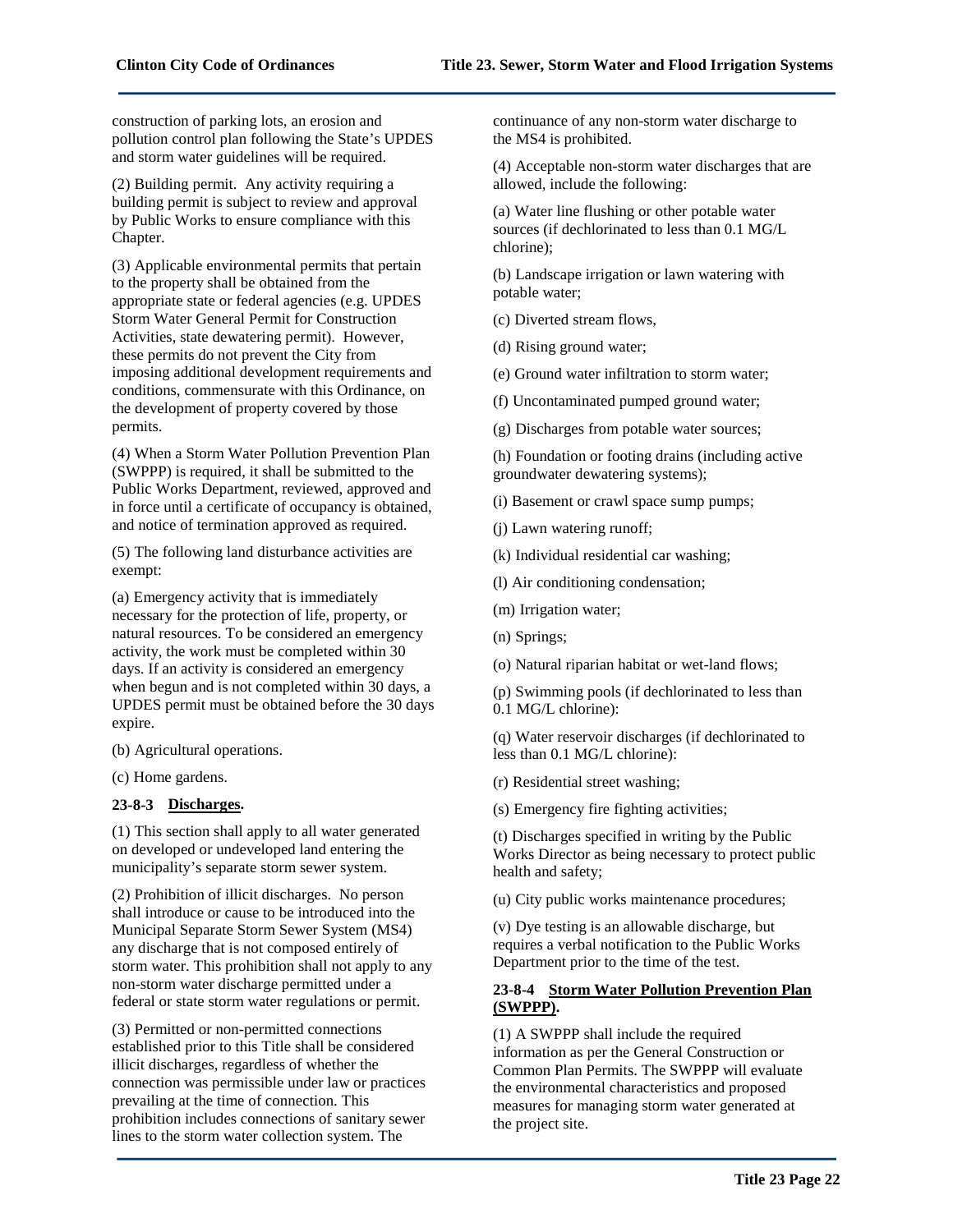(2) For redevelopment occurring on a previously improved site, an applicant shall meet current UPDES discharge standards and permit requirements.

(3) The SWPPP must be reviewed and approved by the Public Works Department prior to commencement of any construction or land disturbing activity.

# **23-8-5 Best Management Practices**

(1) Any person responsible for a property or premises, which may be the source of storm water runoff or illicit discharge, will be required to implement, at the person's expense, the Best Management Practices (BMP's) necessary to prevent the discharge of pollutants to the MS4. Compliance shall be maintained with any federal or state storm water permit authorizing the discharge of storm water.

(2) Clinton City has adopted a BMP manual that has a list of acceptable and allowed BMP's. Other BMP's may be considered upon presenting the specific design criteria to the Public Works Department for approval.

(3) Notification of spills. As soon as any person responsible for a facility or operation has information of any known or suspected release of illicit discharges or pollutants discharging into storm water of the MS4, the person shall take all necessary steps to ensure the discovery, containment, and cleanup of such release.

(a) In the event of a release of hazardous materials, the person shall immediately notify emergency response agencies of the occurrence via emergency dispatch services.

(b) In the event of a release of non-hazardous materials, the person shall notify the Public Works Department, no later than the next business day. If the discharge of prohibited materials emanates from a commercial or industrial establishment, the owner or operator of such establishment shall also retain an on-site written record of the discharge and the actions taken to prevent its recurrence. Such records shall be retained for at least 5 years.

# **23-8-6 Construction Activities.**

(1) The property owner shall allow access to City Staff to inspect storm water control measures that discharge to the MS4. The inspection shall review the control measures in place and SWPPP compliance.

(2) Regular inspections of the SWPPP or storm water management system for the construction site shall be conducted by a certified Inspector in

compliance with the required permits identified in Section 23-11-1.

(3) All inspections are to be documented and in compliance with the issued permits Inspections shall be presented to the Public Works Department via electronic or hard copy.

(4) Inspection reports shall be kept and maintained by the permit holder for the duration of the project and the time specified in the issued permits.

(5) The Notice of Termination (NOT) shall be filed with the State upon completion of the project. The State will notify Public Works of the NOT, upon which the City Inspector will perform a final inspection of the site. The Project is not complete until the NOT has been approved and all documentation completed with both the State and the City.

**23-8-7 Post Construction.** The following postconstruction storm water management requirements for all project sites include the following:

(1) When required, the long-term storm water maintenance agreement and plan shall be approved and recorded prior to a certificate of occupancy being issued.

(2) Prior to certificate of occupancy being issued, all applicants are required to submit "as-built" plans for any storm water management practices located on-site after final construction is completed.

(3) The property owner shall allow access to City Staff to inspect storm water control measures that discharge to the MS4.

(a) Inspections shall review the control measures in place, the maintenance plan, and the need for additional measures to completely address the erosion and sediment control for the project.

# **23-8-8 Maintenance Agreements.**

(1) All storm water systems and management practices shall have an enforceable operation and maintenance agreement to ensure the system functions as designed.

(2) The agreement will include any and all maintenance easements required to access and inspect the system, best management practices for the system, and required maintenance, as necessary, to ensure proper functioning of the storm water systems.

(3) The agreement shall include provisions allowing for access and inspections on a reasonable basis, by the City.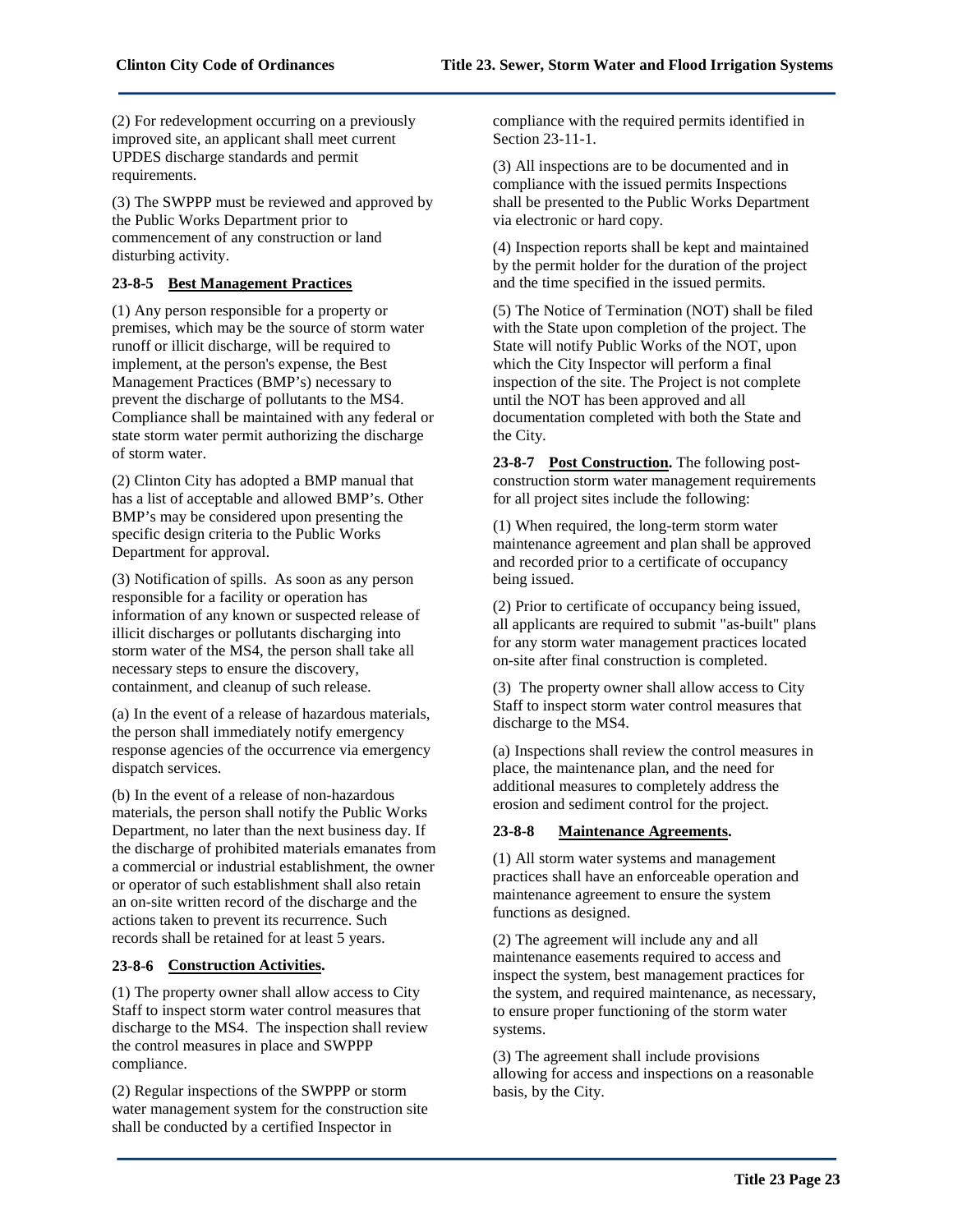(4) The agreement shall establish a legally binding covenant specifying the parties responsible for the proper maintenance of all storm water systems.

(5) This agreement shall be secured and approved no later than issuance of any building permits.

(6) Recordation of the agreement shall occur prior to certificate of occupancy.

**23-8-9 Low Impact Development (LID)** All site designs shall establish storm water management practices to control the peak flow rates and total volume of storm water discharge associated with specified design storms and reduce the generation of storm water runoff. These practices should seek to utilize pervious areas for storm water treatment and to infiltrate storm water runoff from driveways, sidewalks, rooftops, parking lots, and landscaped areas to the maximum extent practical to provide treatment for both water quality and quantity.

(1) All site design shall include consideration of LID practices, as described in the LID Handbook.

(2) All storm water runoff generated from new development shall not discharge untreated storm water directly into a jurisdictional wetland or local water body without adequate treatment. Where such discharges are proposed, the impact of the proposal on wetland functional values shall be assessed using a method acceptable to the City. In no case shall the impact on functional values be any less than allowed by the Army Corp of Engineers (ACE) or the Department of Environmental Quality (DEQ) responsible for natural resources.

(3) Prior to design, applicants are required to consult with the City to determine if they are subject to additional storm water design requirements.

# **23-8-10 Storm Water Management Design Criteria.**

(1) The design storm that is to be used for the design of all storm drain and detention facilities shall conform with the City's Storm Drain Master Plan. The standard design storm is a one-inch per hour storm distributed using the Farmer-Fletcher Storm Distribution Model.

(2) Storm water management practices for a site shall be chosen based on the physical conditions of the site. Among the factors that should be considered:

- (a) Topography
- (b) Maximum Drainage Area
- (c) Depth to Water Table
- (d) Soils
- (e) Infiltration Rate
- (f) Slopes
- (g) Terrain
- (h) Flow Rate
- (i) Total Volume Runoff

(j) Location in relation to environmentally sensitive features, ultra-urban areas, and high priority areas identified in the Storm Water Management Plan.

(k) Vegetation, both predevelopment and postdevelopment.

(3) All storm water conveyance systems shall be designed to convey storm water to allow for the removal of pollutants and reduction in flow velocities.

#### **23-8-11 Flood Control Detention.** All

development with the exception of residential homes are required to provide onsite flood runoff detention and are to conform to the guidelines used in the City's Storm Water Master Plan.

(1) The maximum allowed release rate from the onsite flood runoff detention basin(s) is 0.2 cfs/acre. The area is to be determined from the plat and/or site plan. Flows in excess of the allowed release rate are to be detained.

(2) All detention ponds are to be designed with an emergency overflow that will direct water back into the streets or adjacent waterway and will not cause flooding to adjacent property owners.

(a) Underground detention will be allowed if the storage system is completely enclosed. The underground system may be solid pipes or enclosed with impermeable membranes.

(b) Recommendations and guidelines for maintenance and cleaning of the underground detention system must also be included in the design and incorporated into the maintenance agreement.

(3) All detention ponds shall be landscaped pursuant to the standards established in the Zoning Ordinance. Landscaping must be done in a manner to prevent erosion.

(4) The bottom of the detention ponds are to be dry when not in use. This requires that nuisance water from sprinkler, groundwater, etc. be carried through the pond by the means of concrete channels, low flow pipes, etc.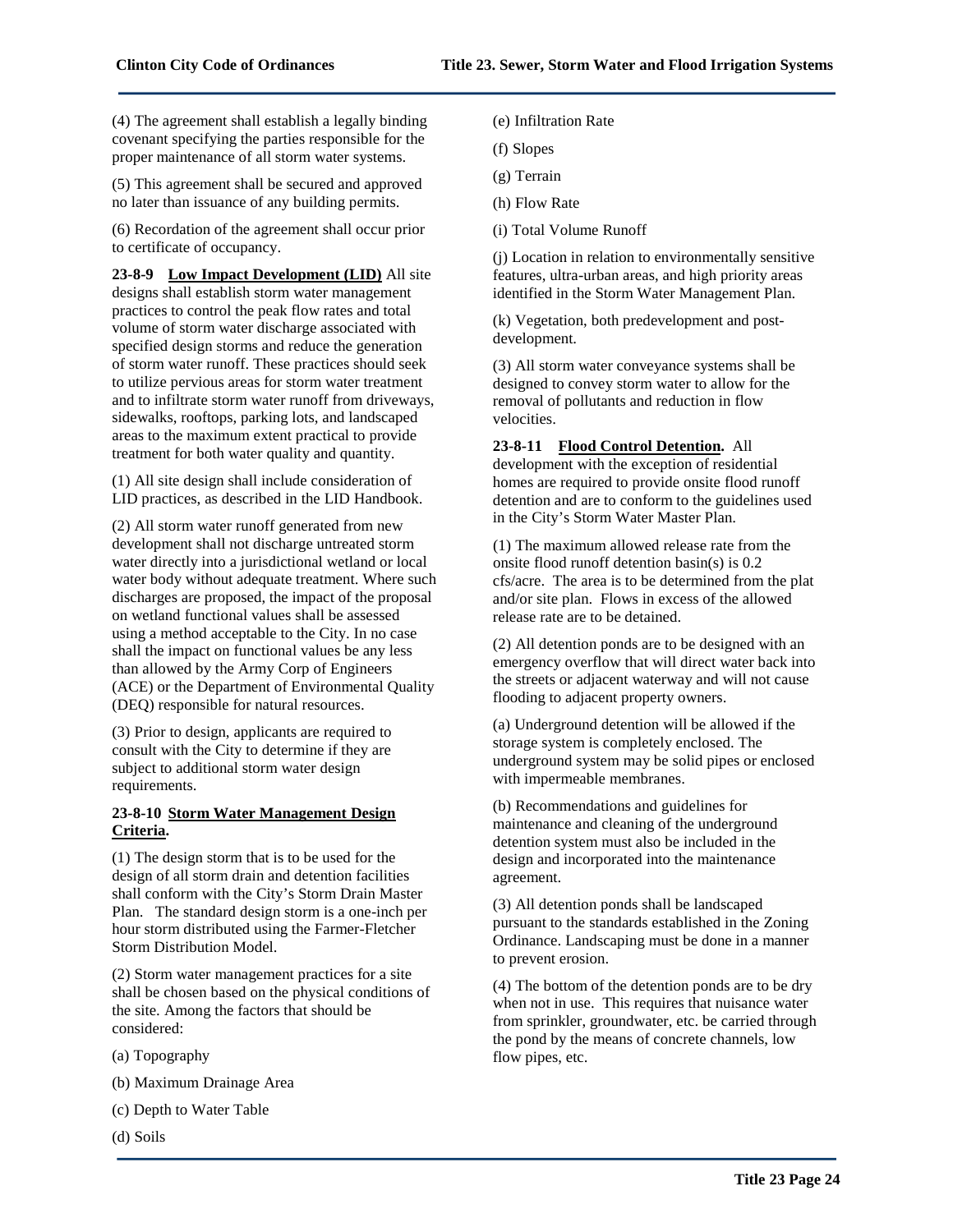#### **23-8-12 Water Quality Retention**

(1) All new and redevelopment projects are required to prevent the offsite discharge of the precipitation of all rainfall events less than or equal to the  $80<sup>th</sup>$  percentile event. This objective must be accomplished as outlined in the LID Handbook.

(a) If meeting this requirement is infeasible as defined in the LID Handbook, a rational shall be provided for the use of the alternative design criteria.

(b) The project must document and quantify the infiltration, evapotranspiration, and rain water harvesting have been used to the maximum extent feasible or that full employment of these controls are infeasible.

(c) This requirement is targeted at controlling the total amount of runoff that can occur.

(2) Due to the existing high groundwater table and soil conditions that are not conducive to infiltrating water into the ground, a geotechnical analysis with percolation tests will be required for consideration of retention facilities.

**23-8-13 Controlling Runoff .** All owners with property within the City are required to control runoff from roofs, downspouts, concrete slabs, and other impervious surfaces or excess water from landscape maintenance from flowing onto neighboring properties.

(1) It is each land owner's responsibility to insure that public utility and drainage easements are maintained for proper flow and not blocked by changes in grade, landscape features, concrete pads, accessory buildings or other factors.

#### **23-8-14 Stockpile Material in Roadways.**

Stockpiling construction, yard and landscape improvement materials or debris in the street or curb and gutter is not permitted without approval from the Public Works Department. This includes but is not limited to stockpiling of topsoil, fill material, sand, gravel, landscape rock, bark, mulch, pavers, sod or any other material stockpiled in the roadway.

(1) Any approved on-street storage shall comply with the following:

(a) All permitted stockpiled materials must be removed and cleaned up within twenty-four (24) hours of placement.

(b) Barricade requirements as established in the manual of Uniform Traffic Control Devices.

(c) Not be located as to constitute a hazard or an obstruction to an emergency vehicle or equipment. (d) Not to be located to block any crosswalks or sidewalks.

(e) Not be located in front of or within five (5) feet of any public or private driveway.

(f) Not be located within thirty (30) feet of an intersection.

(g) Not to be located within fifteen (15) feet of a fire hydrant.

(h) Not to be located so as to block a U.S. postal box or any other type of mail box.

(2) Any non-compliant stockpiles shall be immediately removed and the street cleaned. Citations may be issued to property owners for materials not removed as directed.

**23-8-15 Storm Water Utility Fees.** Each developed parcel of real property in the City shall be charged a storm water utility fee.

(1) ESU – The fee shall be based on the number of equivalent service units (ESU's) contained in the parcel.

(2) Calculation – Each developed single-family residential parcel shall pay a base rate of one (1) ESU. All non-single family residential parcels shall pay a multiple of this base rate, expressed in ESU's, according to the measured impervious area on the parcel. The City Council may adopt separate rates for planned residential developments, condominiums and other uses that are not easily handled under the standard rate schedule.

(3) Charge per ESU – The amount charged for each ESU shall be established from time to time by resolution of the City Council and published in the Consolidated Fee Schedule.

(4) Exemptions and Credits – The City Council may establish exemptions and credits to the storm water utility fee by resolution.

**23-8-16 Prohibitions.** It is unlawful for any person to:

(1) Connect onto or modify any of the City's systems established in this Title without written permission from the City.

(2) Destroy, injure, deface, impair, interfere with the operation of any part, pipe, or appurtenance.

(3) Cast anything into manholes or other access points into the systems.

(4) Place, induce, empty or discharge into the system, any garbage, refuse, soil or other similar matter, or any substance or thing likely to obstruct or pollute the system.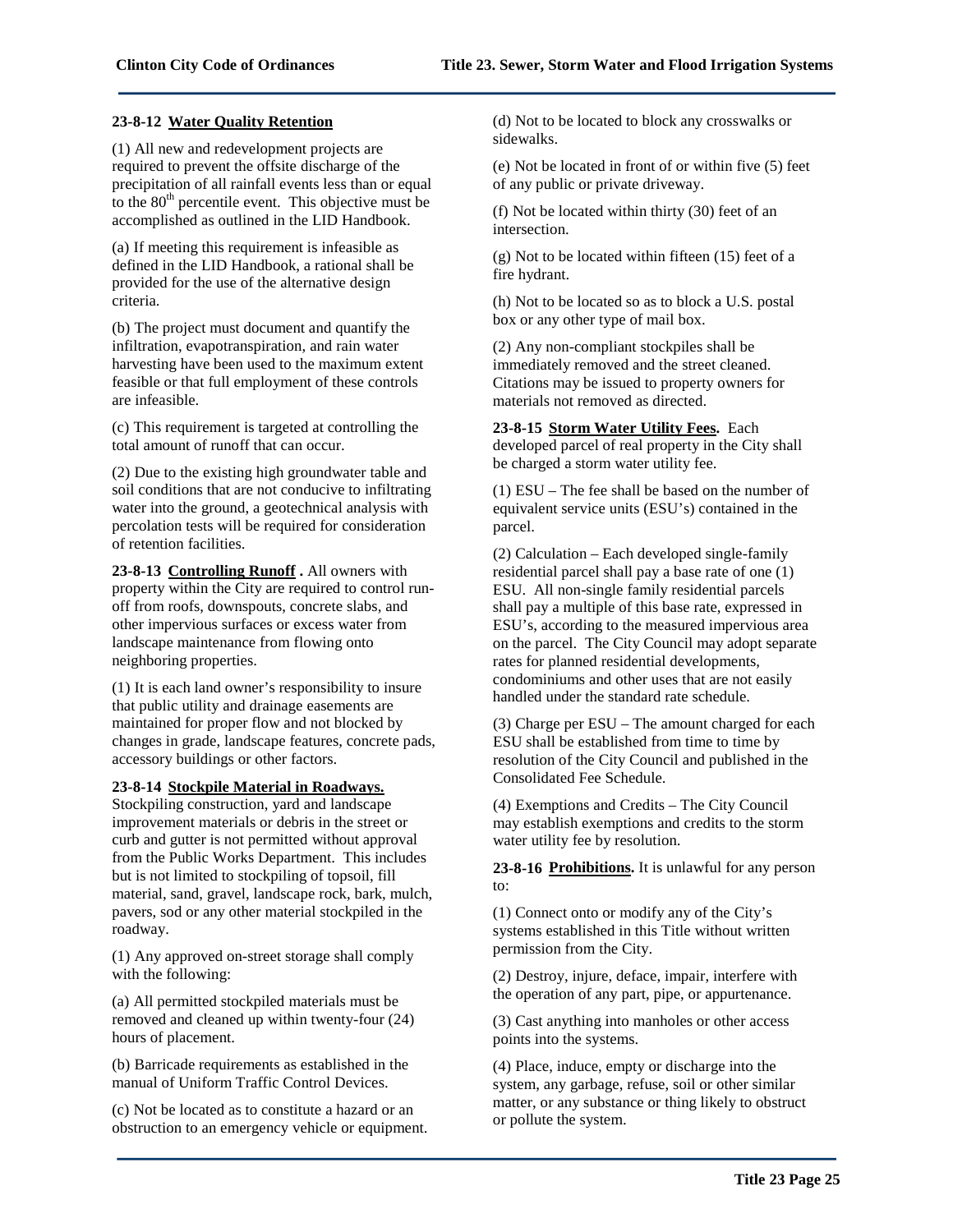(5) Track mud or sediment onto public streets by any vehicles or other means.

(a) At all construction sites, provisions shall be made to either clean the streets or clean the vehicles, or both, before vehicles leave the site.

(6) Construct dirt or soil ramps for access across existing curb and gutter.

(7) Washout concrete trucks at any sites other than preapproved designated areas. Dumping of excess concrete shall not be allowed anywhere within the City.

(8) Landscape maintenance including, but not limited to lawn clippings, tree trimmings, and fertilizers shall not be left, placed or emitted onto public streets.

(9) Tamper with, relocate, remove, block or otherwise impede from the intended function any portion of a flood irrigation system.

(10) Clean out any portion of a flood irrigation system and leave the cleanings on any public rightof-way or property not belonging to the owner or operator of the flood irrigation system without the written permission of the property owner.

(11) Fail or refuse to meet the requirements of any maintenance agreement.

(12) Place detrimental or dangerous materials such as ashes, cinders or rags; flammable, poisonous or explosive liquids or gases; oil, grease or any other insoluble material capable of obstructing, damaging or overloading any part of the system or capable of interfering with the normal operation of the system.

(13) Place any wastewater from any agricultural, industrial, commercial, residential activities, or recreational vehicle into the system.

(14) Discharge into the system any matter or substance, solid or liquid, which shall cause the contamination of the system, that may result in harmful effects to human health or the environment.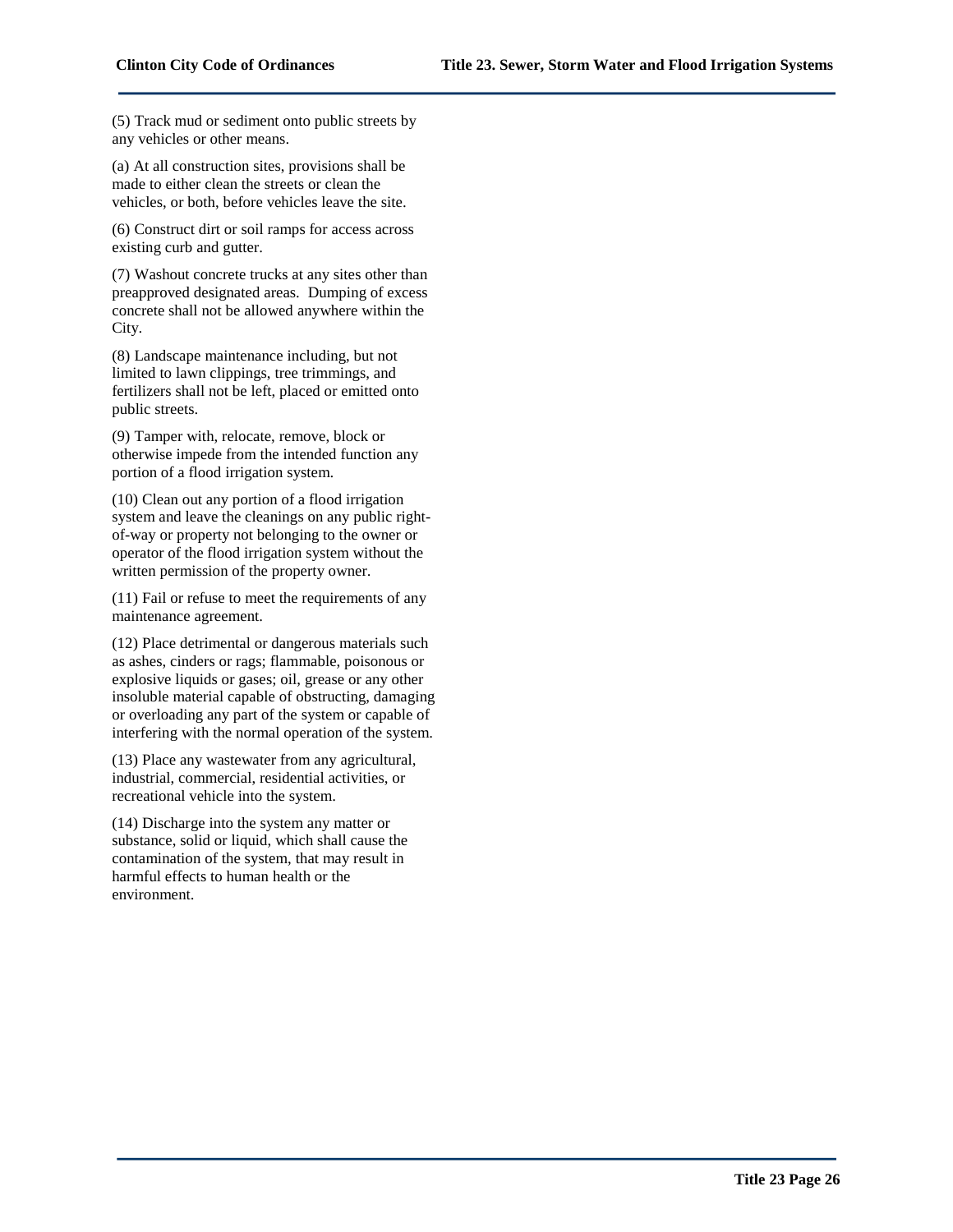# **Chapter 9. Flood Damage Prevention**

| $23-9-1$     | <b>Findings of Fact</b>                                     |
|--------------|-------------------------------------------------------------|
| $23-9-2$     | Methods of Reducing Flood Losses                            |
| $23-9-3$     | Lands to which this Chapter Applies                         |
| $23-9-4$     | Basis for Establishing the Areas of<br>Special Flood Hazard |
| $23 - 9 - 5$ | Disclaimer of Liability                                     |
| $23-9-6$     | Designation of the Floodplain                               |
|              | Administrator                                               |
| $23 - 9 - 7$ | Duties and Responsibilities of the                          |
|              | Floodplain Administrator                                    |
| $23 - 9 - 8$ | <b>Permit Procedures</b>                                    |
| $23-9-9$     | Variance Procedures                                         |
| $23-9-10$    | General Standards                                           |

# **23-9-1 Findings of Fact.**

(1) The flood hazard areas of Utah are subject to periodic inundation, which results in loss of life and property, health and safety hazards, disruption of commerce and governmental services, and extraordinary public expenditures for flood protection and relief, all of which adversely affect the public health, safety and general welfare.

(2) These flood loses are created by the cumulative effect of obstructions in floodplains which cause an increase in flood heights and velocities, and by the occupancy of flood hazards areas by uses vulnerable to floods and hazardous to other lands because they are inadequately elevated, flood proofed or otherwise protected from flood damage.

# **23-9-2 Methods of Reducing Flood Losses.**

(1) In order to accomplish its purposes, this Title uses the following methods to reduce flood losses:

(a) Restrict or prohibit uses that are dangerous to health, safety or property in times of flood, or cause excessive increases in flood heights or velocities;

(b) Require that uses vulnerable to floods, including facilities, which serve such uses, be protected against flood damage at the time of initial construction;

(c) Control the alteration of natural floodplains, stream channels, and natural protective barriers, which are involved in the accommodation of flood waters;

(d) Control filling, grading, dredging and other development, which may increase flood damage;

(e) Prevent or regulate the construction of flood barriers which will unnaturally divert floodwaters or which may increase flood hazards to other lands.

# **23-9-3 Lands to Which This Chapter Applies.**

This Chapter shall apply to all areas of special flood hazard within the jurisdiction of Clinton City.

**23-9-4 Basis for Establishing the Areas of Special Flood Hazard.** Federal Emergency Management Agency (FEMA) and the Flood Insurance Rate Map (FIRM) shall guide the community in identifying areas of special flood hazards.

**23-9-5 Disclaimer of Liability.** The degree of protection required by this Title is considered reasonable for regulatory purposes and is based on scientific and engineering considerations. On rare occasions greater floods can and will occur and flood heights may be increased by man-made or natural causes. This Title does not imply that land outside the areas of special flood hazards or uses permitted within such areas will be free from flooding or flood damages. This Title shall not create liability on the part of the City or any official or employee thereof for any flood damages that result from reliance on this Title or any administrative decision lawfully made there under.

# **23-9-6 Designation of the Floodplain**

**Administrator.** The Community Development Director, or his designated representative, is hereby appointed the Floodplain Administrator to administer and implement the provisions of this Title and other appropriate sections of 44 CFR (National Flood Insurance Program Regulations) pertaining to floodplain management.

# **23-9-7 Duties & Responsibilities of the**

**Floodplain Administrator.** Duties and responsibilities of the Floodplain Administrator shall include, but not be limited to, the following:

(1) Maintain and hold open for public inspection all records pertaining to the provisions of this Title.

(2) Reviews permit application to determine whether proposed construction or other development, including the placement of manufactured homes, will be reasonably safe from flooding.

(3) Review permits for proposed development to assure that all necessary permits have been obtained from Federal, State or local governmental agencies (including Section 404 of the Federal Water Pollution Control Act Amendments of 1972, 33 U.S.C. 1334). Where interpretation is needed as to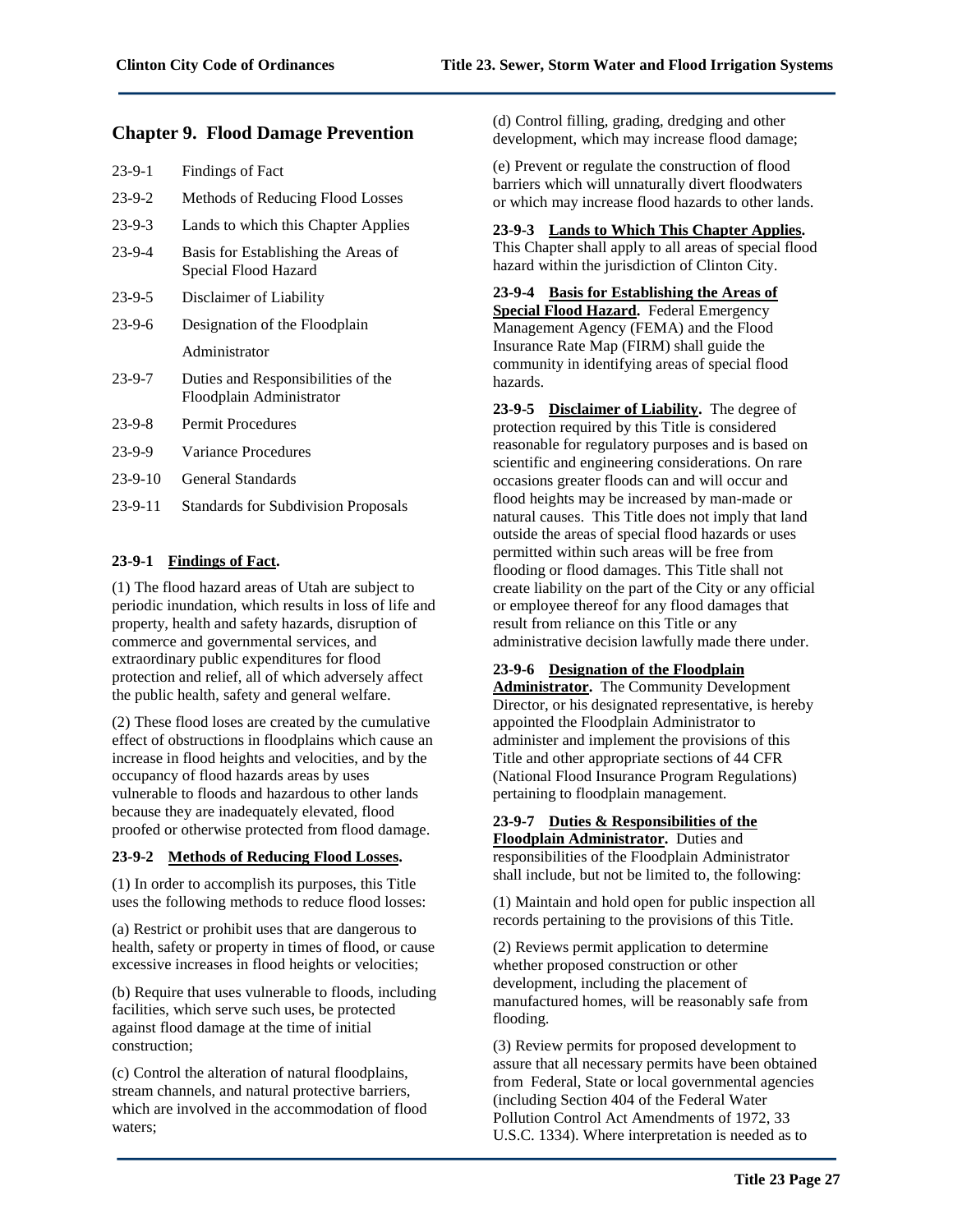the exact location of the boundaries of the areas of special flood hazards (for example, where there appears to be a conflict between a mapped boundary and actual field conditions) the Floodplain Administrator shall make the necessary interpretation.

**23-9-8 Permit Procedures.** If a project is identified to be located within a floodplain, application shall be made to the Community Development Department including but not be limited to, plans drawn to scale showing the location, dimensions, and elevation of proposed landscape alterations, existing and proposed structures, including the placement of structures, and the location of the foregoing in relation to areas of special flood hazard.

(1) Additionally, the following information is required:

(a) Elevation (in relation to mean sea level), of the lowest floor (including basement) of all new and substantially improved structures;

(b) Elevation in relation to mean sea level to which any nonresidential structure shall be flood proofed;

(c) A certificate from a registered professional engineer or architect that the nonresidential flood proofed structure shall meet the flood proofing criteria;

(d) Description of the extent to which any watercourse or natural drainage will be altered or relocated as a result of proposed development; and,

(e) Maintain a record of all such information.

(2) Approval or denial of the application by the Floodplain Administrator shall be based on all of the provisions of this Title and the following relevant factors:

(a) The danger to life and property due to flooding or erosion damage;

(b) The susceptibility of the proposed facility and its contents to flood damage and the effect of such damage on the individual owner;

(c) The danger that materials may be swept onto other lands to the injury of others;

(d) The compatibility of the proposed use with existing and anticipated development;

(e) The safety of access to the property in times of flood for ordinary and emergency vehicles;

(f) The costs of providing governmental services during and after flood conditions including maintenance and repair of streets and bridges, and public utilities and facilities such as sewer, gas, electrical and water systems;

(g) The expected heights, velocity, duration, rate of rise and sediment transport of the flood waters and the effects of wave action, if applicable, expected at the site;

(h) The availability of alternative locations, not subject to flooding or erosion damage, for the proposed use; and,

(i) The relationship of the proposed use to the general plan for that area.

# **23-9-9 Variance Procedures.**

(1) The Clinton City Planning Commission will act as the Appeal Board and shall hear and render judgment on requests for variances from the requirements of this Title.

(2) The Appeal Board shall hear and render judgment on an appeal only when it is alleged there is an error in any requirement, decision, or determination made by the Floodplain Administrator in the enforcement or administration of this Title.

(3) Any person or persons aggrieved by the decision of the Appeal Board may appeal such decision to District Court. All appeals actions are to be heard in Farmington Second District Court.

(4) The Floodplain Administrator shall maintain a record of all actions involving an appeal and shall report variances to the Federal Emergency Management Agency (FEMA) upon request.

(5) Upon consideration of the factors noted above and the intent of this Title, the Appeal Board may attach such conditions to the granting of variances as it deems necessary to further the purpose and objectives of this Title.

(6) Variances shall not be issued within any designated floodway if any increase in flood levels during the base flood discharge would result.

Prerequisites for granting variances:

(a) Variances shall only be issued upon a determination that the variance is the minimum necessary, considering the flood hazard, to afford relief.

(b) Variances shall only be issued upon:

(i) Showing a good and sufficient cause;

(ii) A determination that failure to grant the variance would result in exceptional hardship to the applicant; and,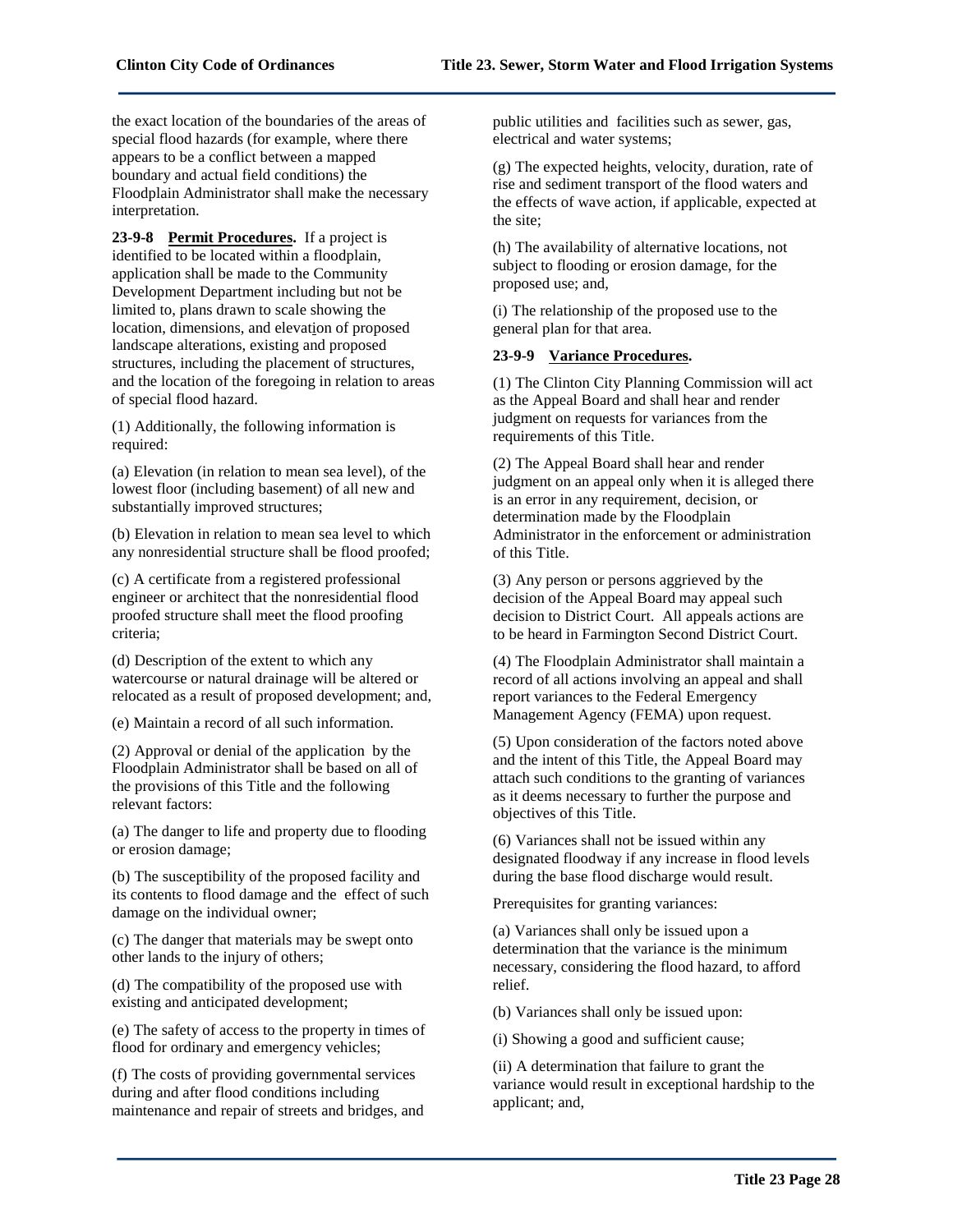(iii) A determination that the granting of a variance will not result in increased flood heights, additional threats to public safety, extraordinary public expense, create nuisances, or conflict with existing local laws or ordinances.

(c) Any application to which a variance is granted shall be given written notice that the structure will be permitted to be built with the lowest floor elevation below the base flood elevation, and that the cost of flood insurance will be commensurate with the increased risk resulting from the reduced lowest floor elevation.

**23-9-10 General Standards.** In all areas of special flood hazards the following provisions are required for all new construction and substantial improvements.

(1) All new construction or substantial improvements shall be designed (or modified) and adequately anchored to prevent flotation, collapse or lateral movement of the structure resulting from hydrodynamic and hydrostatic loads, including the effects of buoyancy;

(a) All new construction or substantial improvements shall be constructed by methods and practices that minimize flood damage;with materials resistant to flood damage;with electrical, heating, ventilation, plumbing, and air conditioning equipment and other service facilities that are designed and/or located so as to prevent water from entering or accumulating within the components during conditions of flooding;

(2) All new and replacement water supply systems shall be designed to minimize or eliminate infiltration of flood waters into the system;

(3) New and replacement sanitary sewage systems shall be designed to minimize or eliminate infiltration of flood waters into the system and discharge from the systems into flood waters; and,

#### **23-9-11 Standards for Subdivision Proposals.**

(1) All subdivision proposals (including the placement of manufactured home parks) shall meet the following standards:

(2) be consistent with this Title;

(3) have adequate drainage provided to reduce exposure to flood hazards

(4) have public utilities and facilities such as sewer, gas, electrical and water systems located and constructed to minimize or eliminate flood damage.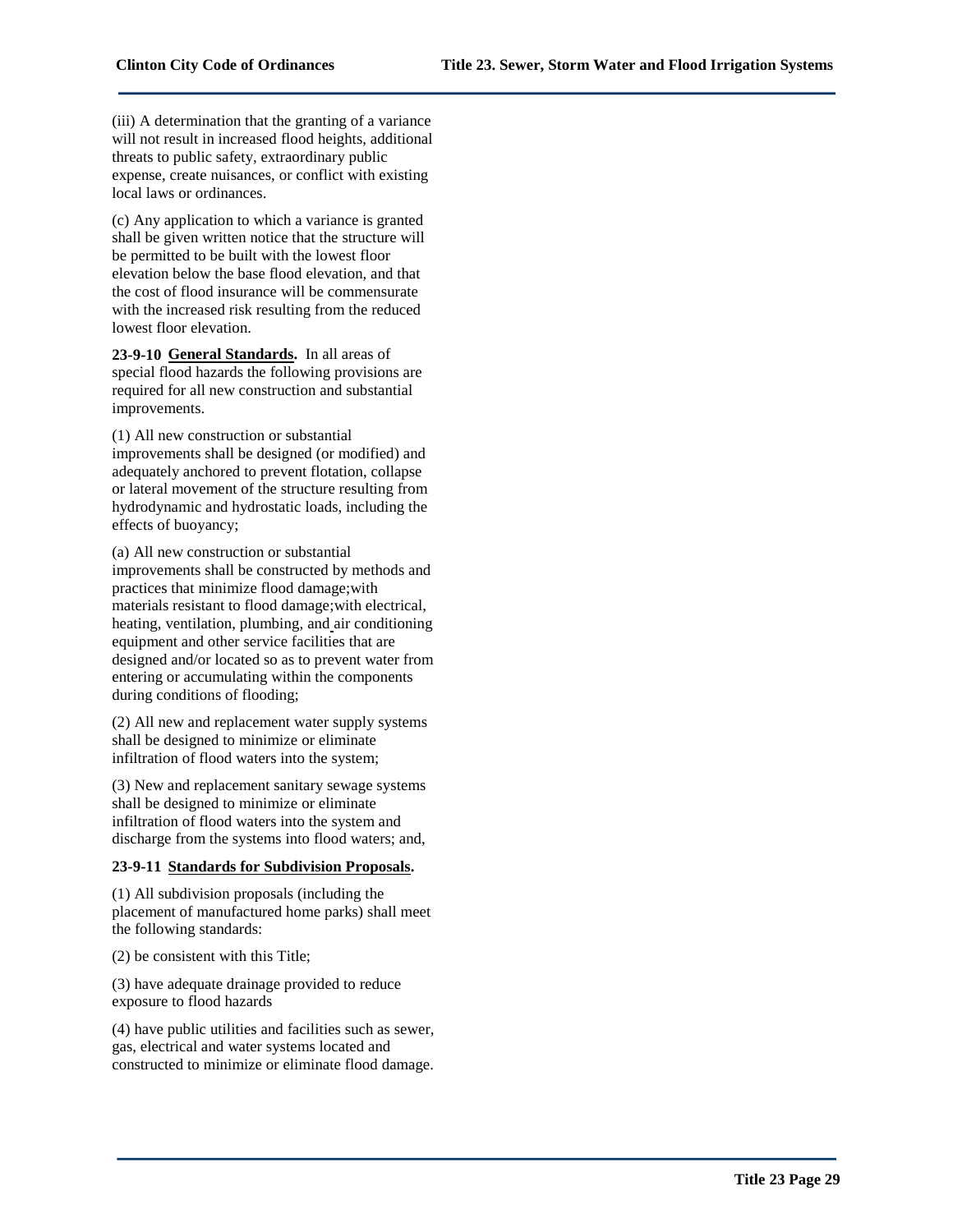# **Chapter 10. Flood Irrigation Systems**

| $23-10-1$     | <b>Statement of Ownership</b>                                        |
|---------------|----------------------------------------------------------------------|
| $23 - 10 - 2$ | <b>Private Irrigation Systems</b>                                    |
| $23-10-3$     | Irrigation Owners and Users Affected                                 |
| $23 - 10 - 4$ | Reporting Irrigation Ditch Ownership,<br>Users, Locations, and Types |
| 23-10-5       | Required Schedule For Eurnishing The                                 |

- 23-10-5 Required Schedule For Furnishing The Requested Information
- 23-10-6 Responsibility to Locate System
- 23-10-7 Notification of Development
- 23-10-8 Development Standards
- 23-10-9 Use of the City Storm Water System

**23-10-1 Statement of Ownership.** There are multiple flood irrigation companies and users within the City. These irrigation systems are neither owned, operated, or under the control of the City. The irrigation companies and users obtain their water from the Davis & Weber Counties Canal Company (DWCCC). These irrigation companies operate and own the irrigation systems and are fully responsible for them, the water that flows within them, and the tail water generated from irrigation.

# **23-10-2 Private Irrigation Systems.** The

irrigation system consists of all pipelines, boxes, grates, head gates, ditches, canals, storage ponds, reservoirs and other facilities under the control of the owners and users of the non-pressurized infrastructure.

**23-10-3 Irrigation Owners and Users Affected.**

All owners and users of non-pressurized irrigation ditches, canals, pipelines, storage ponds, or reservoirs are governed by this Chapter.

# **23-10-4 Reporting Irrigation Ditch Ownership,**

**Users, Locations, and Types.** All owners or users of irrigation ditches, canals, pipelines or other private facilities transporting water by easement or any other right shall furnish the City the following information:

(1) Location map of the ditch, canal, or pipeline showing the point of beginning, the route it traverses through the City and the point of termination.

(2) Indicate the locations where the ditch, canal, or pipeline is on an easement for that purpose; on land owned by deed or title by the irrigation company; on lands where no recorded right-of-way exists.

(3) Indicate the name (if any) of the ditch, canal, or pipeline.

(4) Indicate the owners of the ditch, canal, or pipeline and the responsible party or parties for maintaining and/or operating the ditch, canal, or pipeline.

(5) Indicate the source or turn in point of the water for the ditch, canal, or pipeline by name of the supplying ditch, canal, pipeline, or stream.

(6) Indicate the locations where water is turned out to other ditches, canals, or pipelines along with the name of the owners or users of same and the quantity of water that may be turned out.

(7) Indicate the purpose of the ditch, canal, or pipeline indicating whether the ditch, canal, or pipeline is a primary supply, lateral ditch, waste ditch, return ditch, or any and all other purposes not specifically mentioned herein.

(8) Indicate any section of the ditch, canal, or pipeline that is being maintained by a party different from the owner or responsible party as listed above.

(9) The map that is submitted shall be drawn to scale.

# **23-10-5 Required Schedule For Furnishing The Requested Information.**

(1) The initial deadline for submitting the required information will be 30 days from the date of notice.

(2) Updated reports shall be submitted when any changes are made to the system, including changes to ditch masters or ownership..

# **23-10-6 Responsibility to Locate System.** All

owners and users of the irrigation systems are responsible for locating their facilities whenever requested through the "Blue Stakes" program or by other means.

# **23-10-7 Notification of Development.**

(1) Whenever the City is notified of any development that is in the immediate vicinity of a portion of a private irrigation system, the petitioner will be required to contact the owner of record and obtain approval for modifications or impacts to the private irrigation system.

# **23-10-8 Development Standards.**

(1) All improvements to private irrigation systems in the development and public right-of-ways shall meet the requirements of the Clinton City Development Standards.

(2) The improvements to private irrigation systems, may include, but not limited to, the following: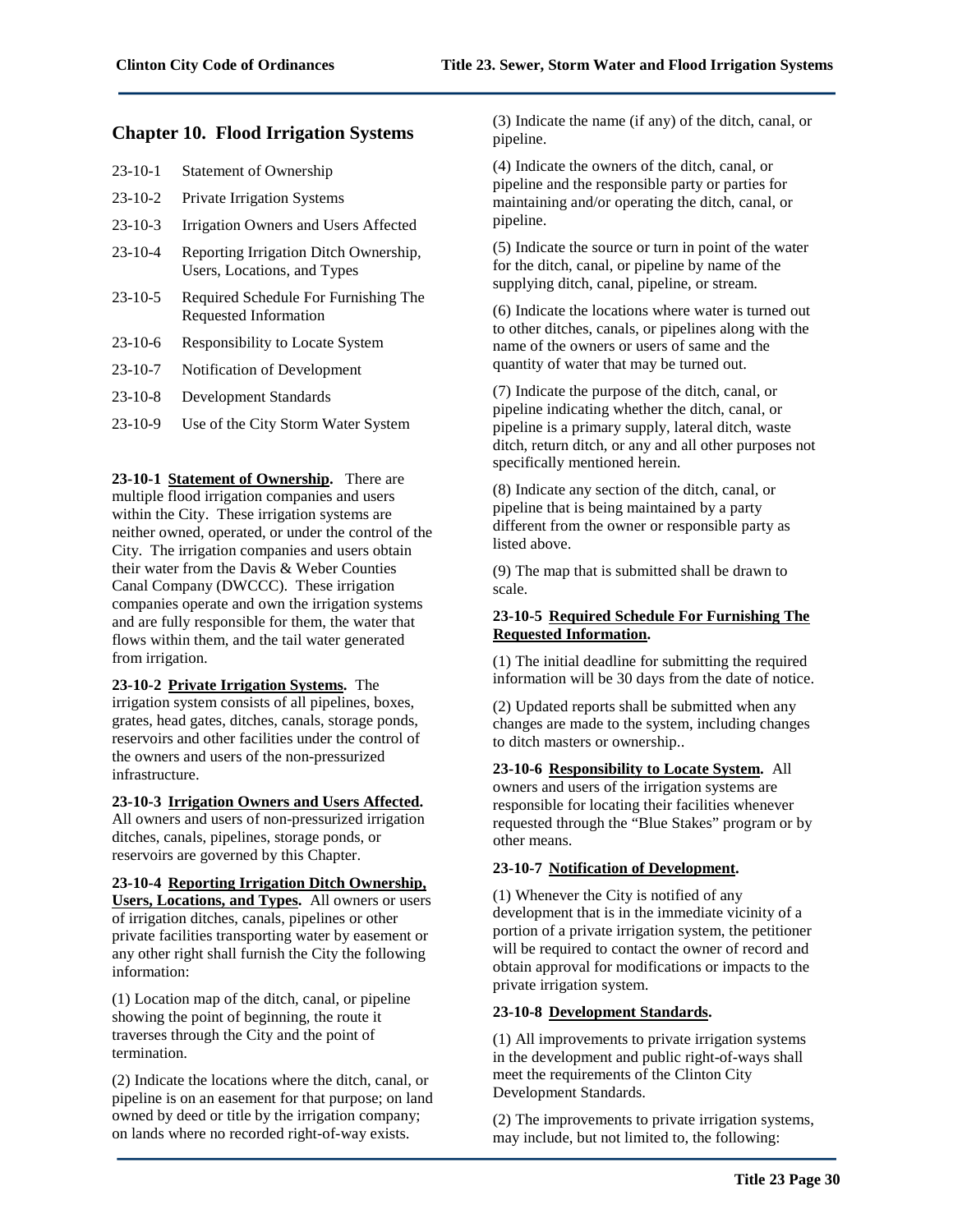(a) Piping of open ditches, within project area

(b) Piping in the street right-of-way, must be reinforced concrete pipe

(c) Diversion, junction or other boxes must be located outside of sidewalks.

(d) Head gates must be located outside of roadways.

**23-10-9 Liability.** Each private irrigation system owner or operator shall obtain liability insurance pursuant to Utah State Code, and as may be amended.

#### **23-10-10 Use of the City Storm Water System.**

(1) Through agreements with the City and by establishment of implied easement there are locations within the City where tail water from the System enters into the City storm water system. Wherever this occurs the waters that enter into the storm water system become the property and responsibility of the City.

(2) There are locations within the City where users of water from the private irrigation systems take the water out of the storm water system. These are historical rights held by the users agreed upon between the users and City. The users are responsible to maintain their turn out and tail water pick-up systems. The right of use shall remain as long as the systems are needed and maintained.

(3) The point of entry and exit, of irrigation water entering and leaving the storm water system, is the point where the lateral line joins the main line to include the connection. Laterals extending from the land or tailwater ditches to the storm water main are the responsibility of the owner or operator irrigating the property. Laterals and the connection extending from the storm water main to the land or ditch being serviced by the irrigation water are the responsibility of the owner or operator irrigating the property.

(4) Headgates used to divert water from the storm water system are the responsibility of the owner or operator of the system receiving the water.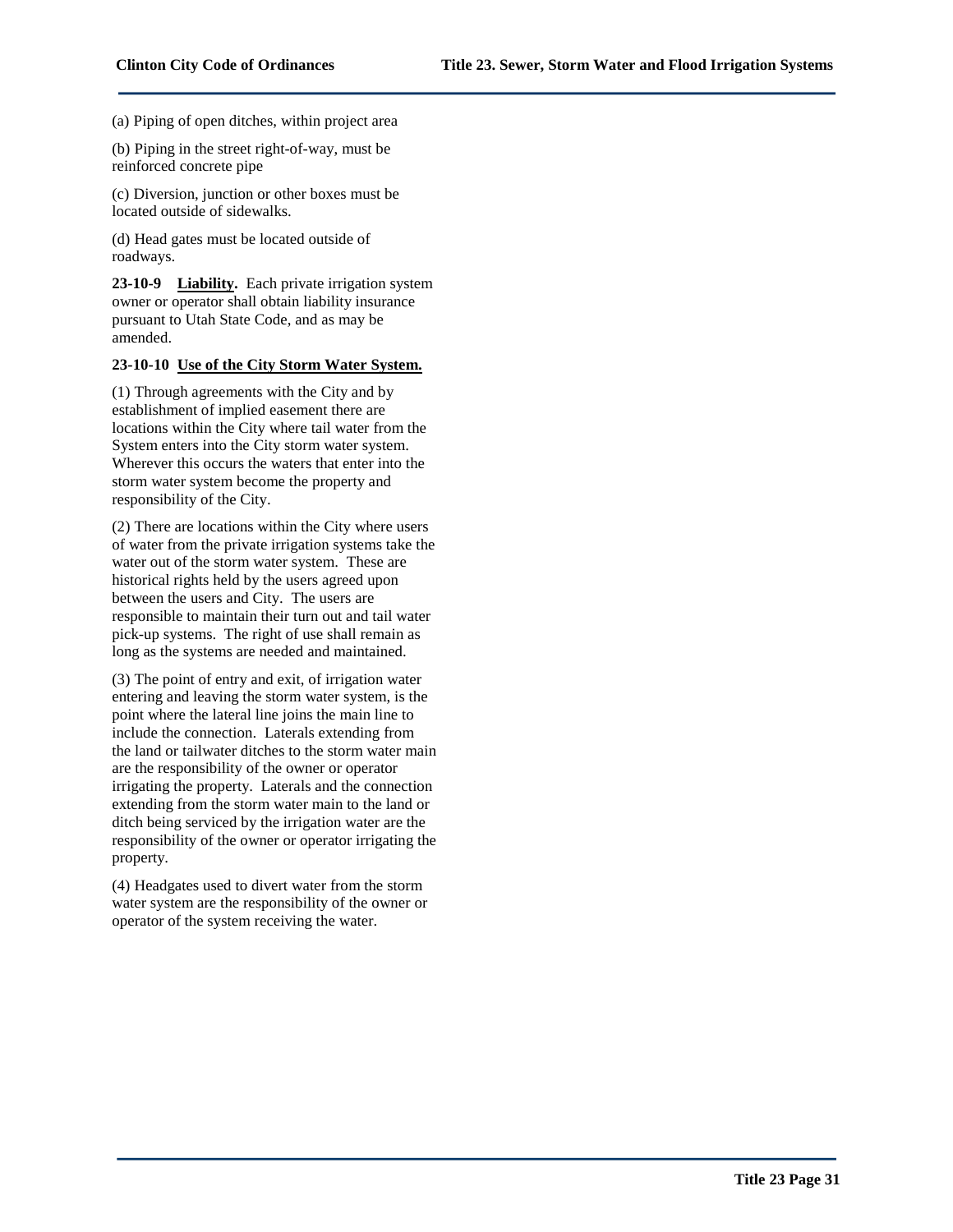# **Chapter 11. Enforcement**

| $23-11-1$ Inspector                                    |
|--------------------------------------------------------|
| 23-11-2 Duties of Inspector                            |
| 23-11-3 Emergency Enforcement                          |
| 23-11-4 Enforcement                                    |
| 23-11-5 City Right to Make Repairs & Site<br>Abatement |

23-11-6 Penalty

# **23-11-1 Inspector.**

(1) The position of Public Works Inspector has the purpose of administering the provisions of this Title under the direction of Public Works Director.

(2) The Inspector shall be permitted to enter and inspect facilities subject to this ordinance at all reasonable times and as often as necessary to determine compliance.

# **23-11-2 Duties of Inspector.**

(1) The Inspector conducts inspections for compliance with the requirements of this Title. Whenever the Inspector finds that a person has violated a prohibition or failed to meet a requirement of this Title, the Inspector may order compliance by the processes and procedures established in this Chapter.

(2) The Inspector is hereby authorized and directed to:

(a) Perform all functions necessary to enforce the provisions of this code;

(b) Inspect all sites or places for the purpose of determining whether they are in compliance with all provisions of this Title;

(c) Inspect grease interceptors; grease traps; and sand, soil, and oil interceptors;

(d) Inspect post-construction operation and maintenance of storm water controls;

(e) Inspect construction activities; and,

(f) Inspect condition of drainage control facilities, discharges and other BMPs either publicly or privately owned.

**23-11-3 Emergency Enforcement.** In the event that any violations threaten the protection of life, property, or natural resources it shall be corrected and mitigated immediately upon verbal or written notice. Violations not corrected and mitigated

immediately will be referred directly to the Clinton City Prosecutor.

# **23-11-4 Enforcement.**

The City shall have the authority to issue warnings, notices of violation, stop work orders, and impose re-inspection and penalty fees by the procedures described in this Chapter and as adopted by the City's Consolidated Fee Schedule.

(1) If the Inspector determines that any Land Disturbing Activities are in violation of City, County, State, or Federal codes on any property within the limits of Clinton City the Inspector shall:

(a) Ascertain the names of the owner, the owner's representative or occupant of the property where the conditions exist, together with a description of the property;

(b) Ascertain the names of the persons conducting operations on the property, in violation of this code and associated information related to the permit, if issued;

(c) Issue a written Corrective Action Inspection Report identifying the conditions violating this Title and give notice that they must be corrected within the time determined by the Inspector.

(d) Correction period for compliance shall be not more than fourteen (14) days. Violations involving storm water the corrective period shall not be more than seven (7) days.

The time given to remedy the violation shall begin the day after the warning is issued.

(2) Re-inspection will occur at the end of the correction period, and if the violation has not been corrected within the deadline set in the Corrective Action Inspection Report, a Notice of Violation will be issued by the Inspector. The correction must occur within forty-eight (48) hours.

(3) If after 48 hours the corrections of the violation are still not satisfied, a Stop Work Order will be issued by the Inspector. Absolutely all construction activity shall immediately cease, except the necessary corrective actions.

(4) For any storm water violations, the compliance process described above shall be followed in addition to the following measures:

(a) An Initial Storm Water Violation Fine must be paid within twenty-four (24) hours (or next business day) of the Notice of Violation being issued as listed in the City's Consolidated Fee Schedule

(b) An Uncorrected Storm Water Violation Fine must be paid within twenty-four (24) hours (or next